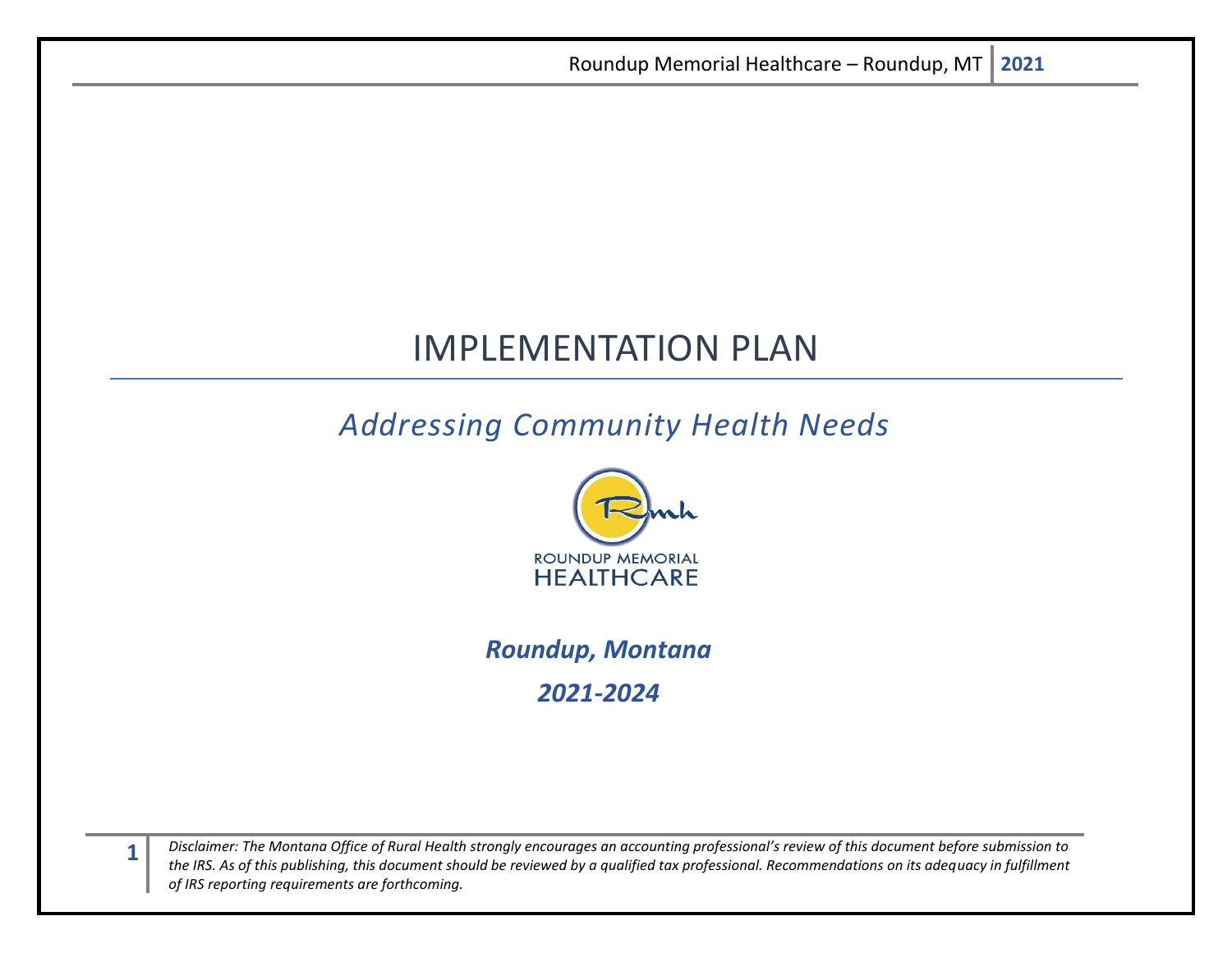## **Table of Contents**

Disclaimer: The Montana Office of Rural Health strongly encourages an accounting professional's review of this document before submission to the IRS. As of this publishing, this document should be reviewed by a qualified tax professional. Recommendations on its adequacy in fulfillment of IRS reporting requirements are forthcoming.

 $\overline{\mathbf{2}}$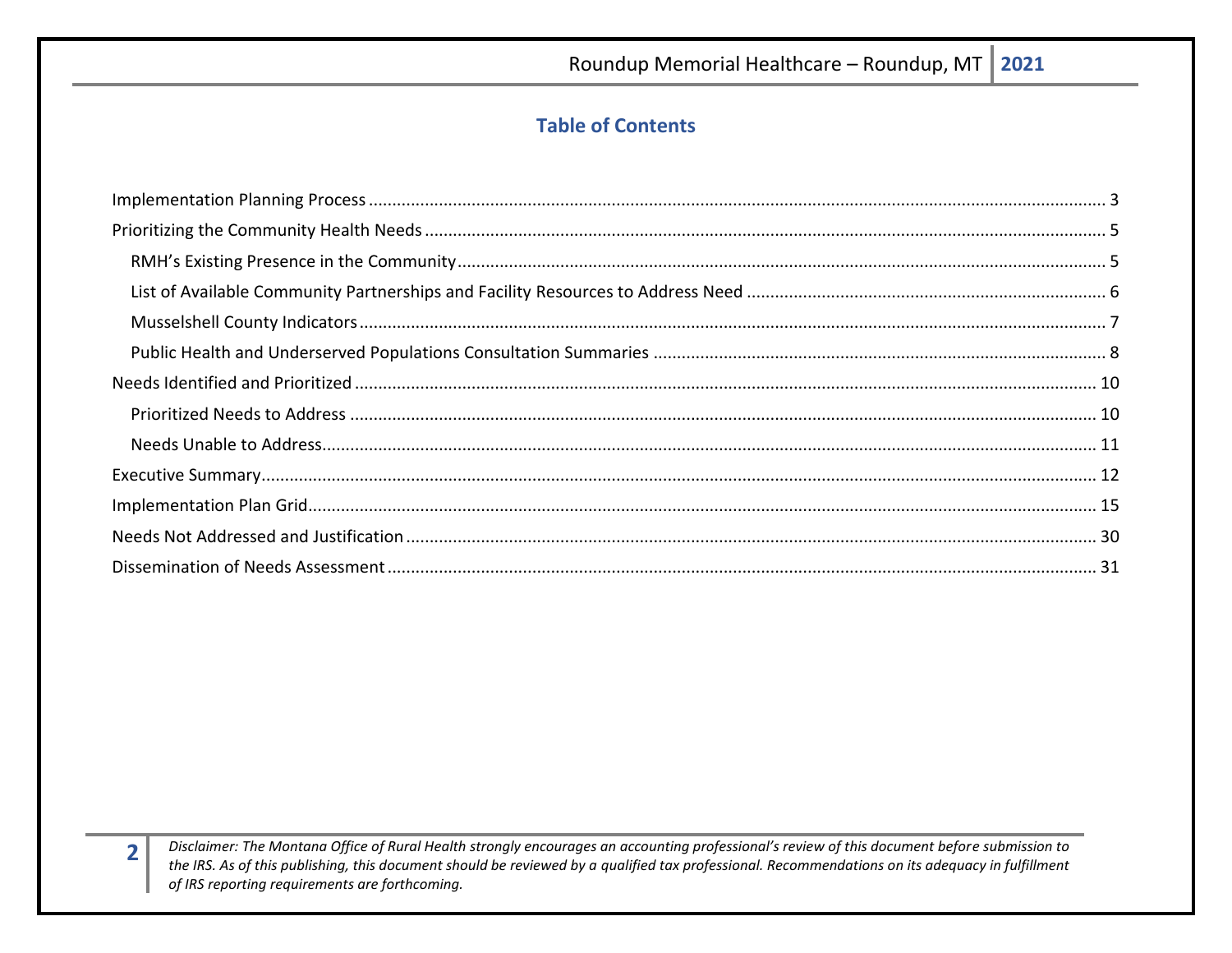## **Implementation Planning Process**

<span id="page-2-0"></span>The implementation planning committee – comprised of Roundup Memorial Healthcare's (RMH) leadership team– participated in an implementation planning process to systematically and thoughtfully respond to all issues and opportunities identified through their community health needs assessment (CHNA) process.

The Community Health Services Development (CHSD) community health needs assessment was performed in March-April 2021 to determine the most important health needs and opportunities for Musselshell County, Montana. "Needs" were identified as the top issues or opportunities as rated by respondents during the CHSD survey process or during key informant interviews (see page 10 for a list of "Needs Identified and Prioritized"). For more information regarding the needs identified, as well as the assessment process/approach/methodology, please refer to the facility's assessment report, which is posted on the facility's website [\(rmhmt.org\)](https://rmhmt.org/).

The community steering and implementation planning committees identified the most important health needs to be addressed by reviewing the CHNA, secondary data, community demographics, and input from representatives of the broad interest of the community, including those with public health expertise (see pages 8 and 9 for additional information regarding input received from community representatives).

The implementation planning committee reviewed the priority recommendations provided by the community steering committee and determined which needs or opportunities could be addressed considering RMH's parameters of resources and limitations. The committee then prioritized the needs/opportunities using the additional parameters of the organizational vision, mission, and values, as well as existing and potential community partners. Participants then created a goal to achieve through strategies and activities, as well as the general approach to meeting the stated goal (i.e., staff member responsibilities, timeline, potential community partners, anticipated impact(s), and performance/evaluation measures).

The prioritized health needs, as determined through the assessment process and which the facility will be addressing, relate to the following healthcare issues:

- **Mental and behavioral health**
- **Outreach and education**
- **Chronic disease management and prevention**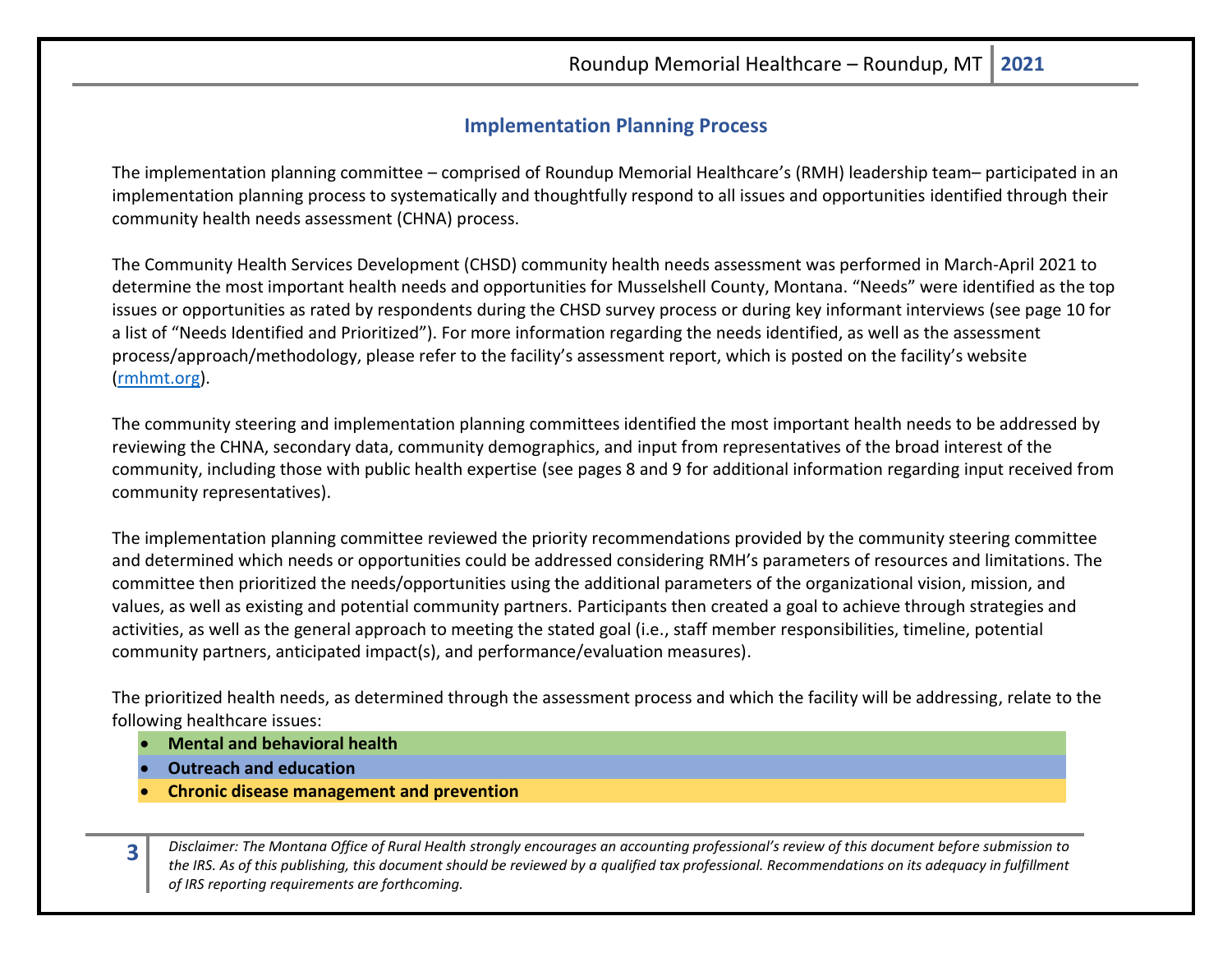In addressing the aforementioned issues, RMH seeks to:

- a) Improve access to healthcare services
- b) Enhance the health of the community
- c) Advance medical or health knowledge

**Mission**: To deliver safe, patient-centered care with the kindness we would want for ourselves and our family.

**Vision**: To offer quality care and programs that meet community needs, exceed patients' expectations and are provided in a caring, convenient, cost-effective and accessible manner.

#### **Implementation Planning Committee Members:**

- Holly Wolff- RMH, Chief Executive Officer
- Terra Kellum- RMH, HR/Executive Assistant
- Anne Marie Kloppel- Billings Clinic, Regional Controller
- Valeri Russell- RMH, Physicians Assistant (PA) & Vice Chief of Staff
- Alexandria Goffena- RMH, Assistant DNS/Trauma Coordinator
- Cynthia Moore- RMH, Chief Nursing Officer
- Amanda Hannah- Billings Clinic, Regional Director of Operations
- Rachel Brewer- RMH, HR/Marketing

**4**

• Heather Welch- RMH, Business Office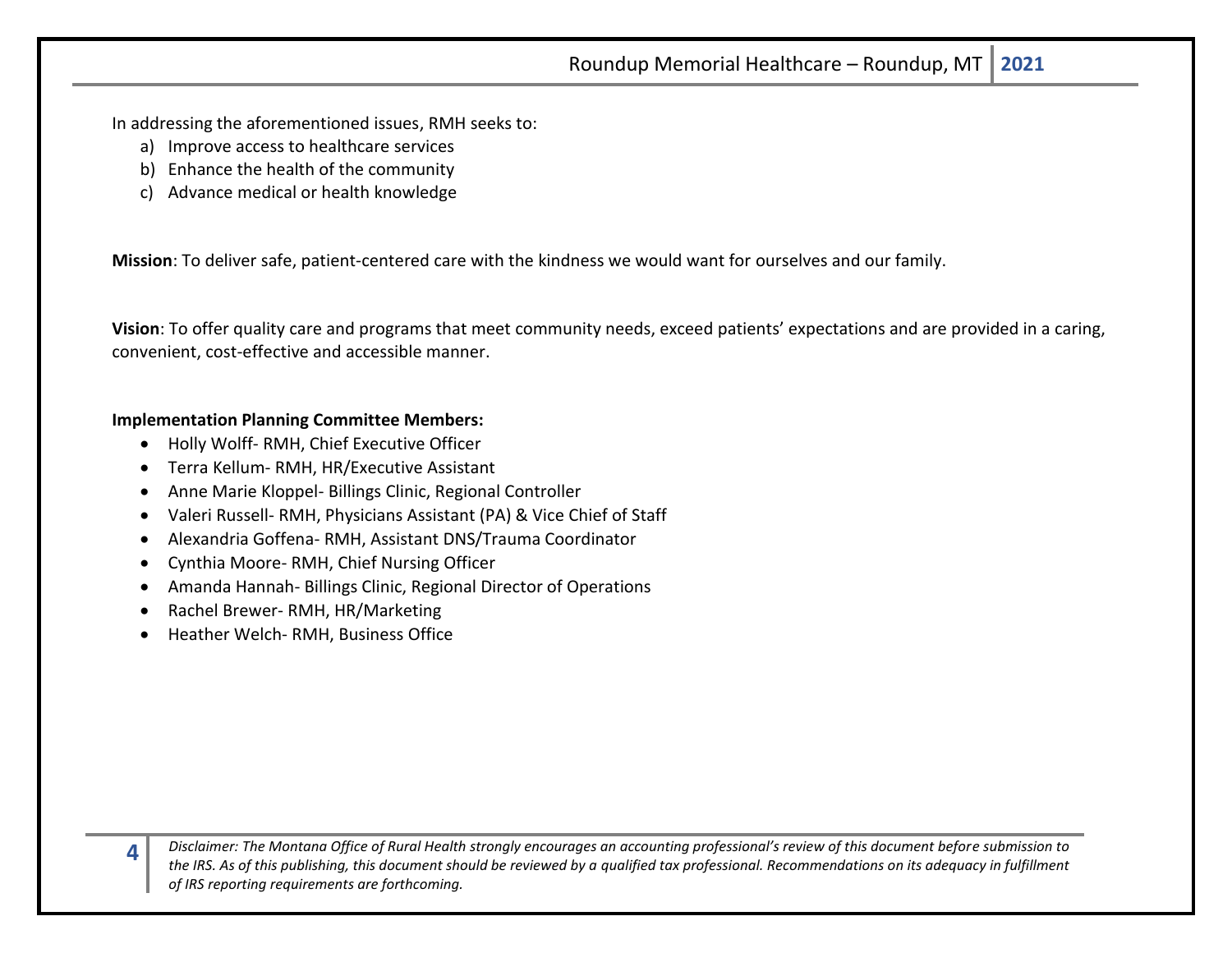## **Prioritizing the Community Health Needs**

<span id="page-4-0"></span>The steering and implementation planning committees completed the following to prioritize the community health needs:

- Reviewed the facility's presence in the community (i.e., activities already being done to address community need)
- Considered organizations outside of the facility which may serve as collaborators in executing the facility's implementation plan
- Assessed the health indicators of the community through available secondary data
- Evaluated the feedback received from consultations with those representing the community's interests, including public health

## <span id="page-4-1"></span>**RMH's Existing Presence in the Community**

- RMH Health Fair
- Lifestyle Balance Class
- Diabetes Support Group
- Roundup Rodeo Sponsorship
- Shakespeare in the Parks Sponsorship
- AYSO Soccer Sponsorship
- Swim Team Sponsorship
- Cheerleading Team Sponsorship
- Panther Paw Sponsorship
- Flowers on Main Street Sponsorship
- Homes on the Range Health Education Talks
- Stop The Bleed

**5**

• Radio Health Education Talks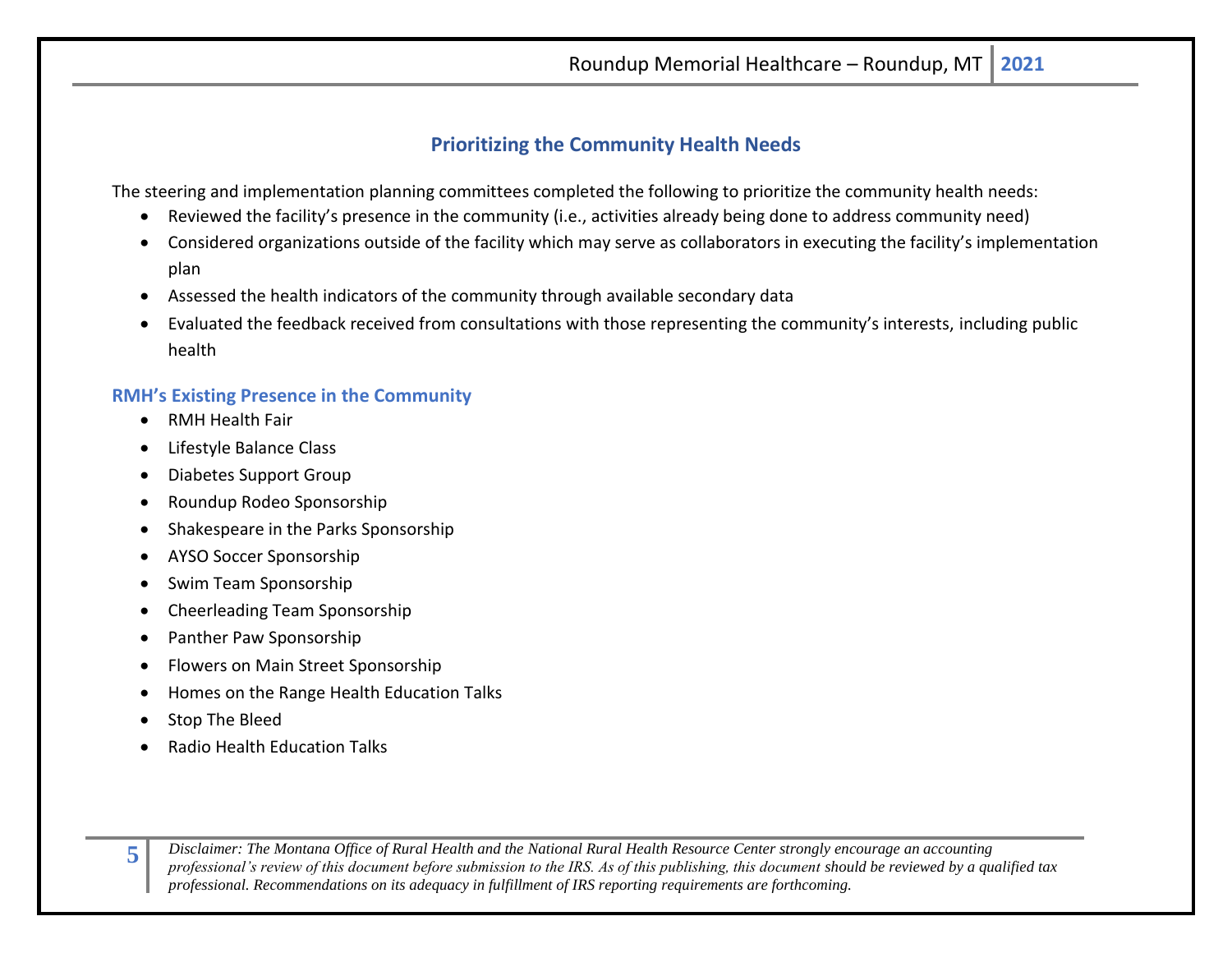## <span id="page-5-0"></span>**List of Available Community Partnerships and Facility Resources to Address Need**

- 3RNet
- Al-Anon
- Alcoholics Anonymous
- Centers for Medicaid and Medicare Services (CMS)
- Montana Department of Health and Human Services (MT DPHHS)
- Area II Agency on Aging
- Senior Center
- County Public Health
- County Sheriff's Department
- Montana Office of Rural Health and Area Health Education Center
- County Extension- Montana State University
- Performance Improvement Network (PIN)
- Mountain-Pacific Quality Health
- Veteran's Affairs
- HRDC
- Food bank
- WIC
- Roundup Mental Health Center
- St. Vincent's Mobile mammography
- Visiting specialists
- General conditions management
- Chiropractor (Bull Mountain Chiropractic- Dr. Brian Bushman)
- Dentist (Elite Dental Center- Mark Rosebush, DDS)
- Optometrist (Roundup Vision Clinic- Kevin Biegel, OD)
- Fitness Center (A Healthy Life)
- Saves INC. (To help victims of domestic violence and sexual assault)
- Golden Thimble (Provides clothing to community members in need)
- Narcotics Anonymous
- Smoking cessation through CMHD
- Massage Therapy
- Public Recreation and Parks (Riverwalk)

*Disclaimer: The Montana Office of Rural Health and the National Rural Health Resource Center strongly encourage an accounting professional's review of this document before submission to the IRS. As of this publishing, this document should be reviewed by a qualified tax professional. Recommendations on its adequacy in fulfillment of IRS reporting requirements are forthcoming.*

**6**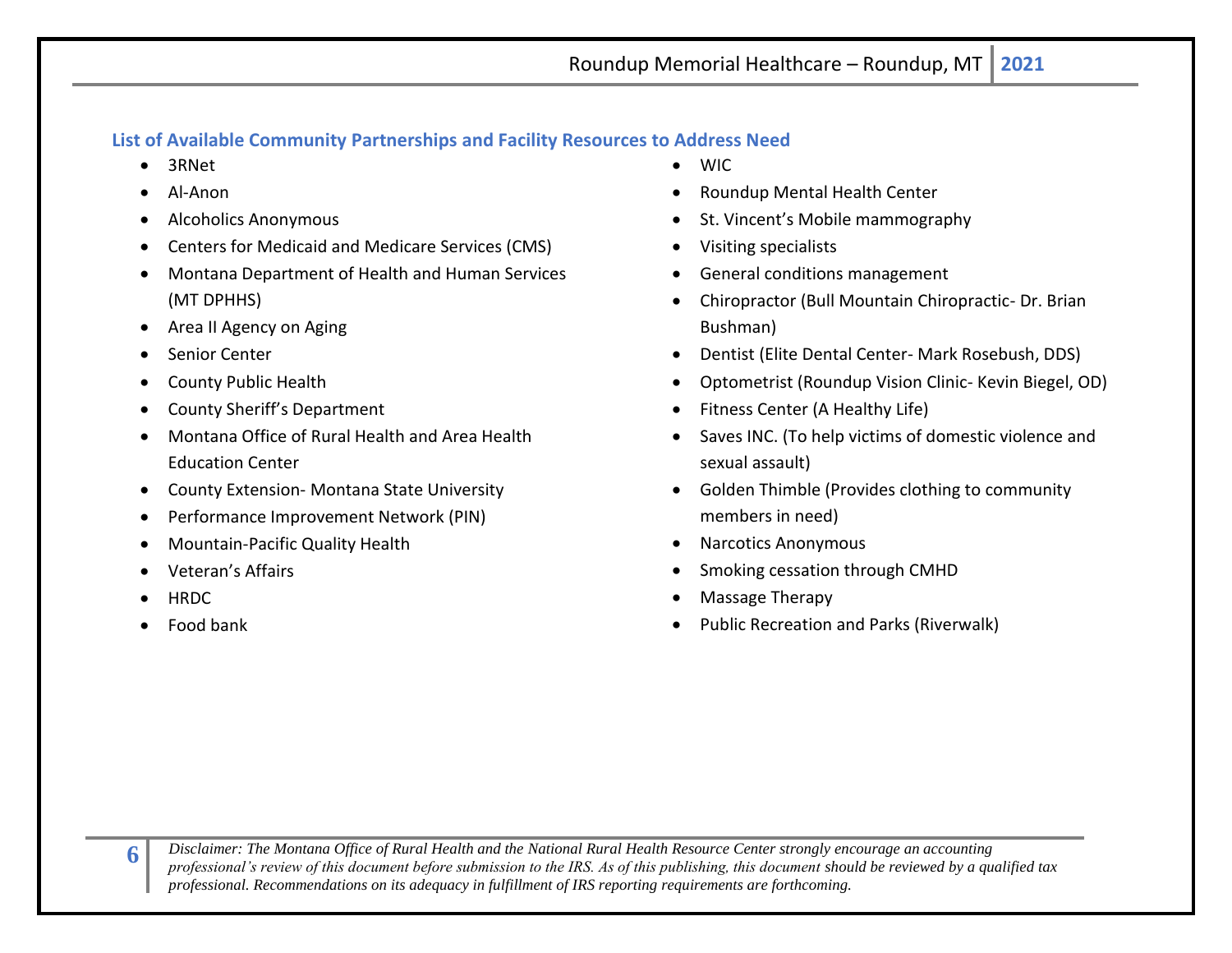## <span id="page-6-0"></span>**Musselshell County Indicators**

Population Demographics

- 94.1% of Musselshell County's population white, and 2.6% is of American Indian or Alaska Native Ancestry.
- 14.1% of Musselshell County's population has disability status.
- 25.9% of Musselshell County's population is 65 years and older.
- 13.6% of Musselshell County's population has Veteran status.
- 42.8% of Musselshell County's population is a high school graduate (includes equivalency) as their highest degree attained; 24.7% have some college, no degree.

## Size of County and Remoteness

- 4,766 people in Musselshell County
- 2.5 people per square mile

## Socioeconomic Measures

- 17.3% of children in Musselshell County live in poverty.
- 12.7% of persons in Musselshell County are below the federal poverty level.
- 14.0% of adults (age<65) in Musselshell County are uninsured; 8.0% of children less than age 18, are uninsured.
- 10.0% of the population is enrolled in Medicaid.

## Select Health Measures

**7**

- 28% of adults in Musselshell County are considered obese.
- 28% of the adult population in Musselshell County report physical inactivity.
- 18% of the adult population in Musselshell County report smoking.
- 41% of adults living in frontier Montana report two or more chronic conditions.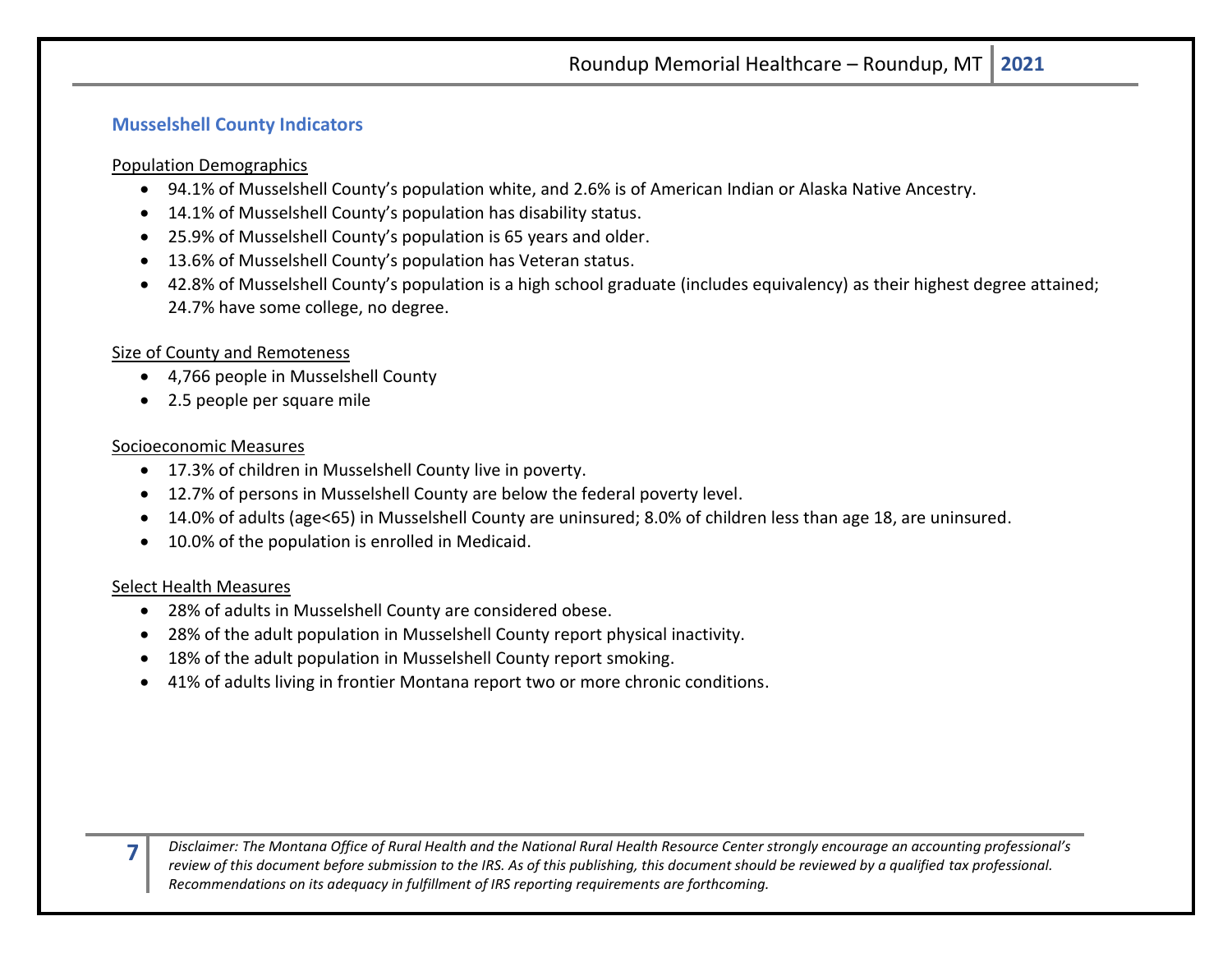## <span id="page-7-0"></span>**Public Health and Underserved Populations Consultation Summaries**

#### Name/Organization

Holly Wolff – CEO, Roundup Memorial Healthcare Feb. 22, 2021

Terra Kellum – HR/Executive Assistant, Roundup Memorial Healthcare

Sue Woods – Public Health Director, Central Montana Health District – Musselshell County

Val Russell – Physicians Assistant (PA) & Vice Chief of Staff, Roundup Memorial Healthcare

Dave Ponte – Owner, Roundup Record Tribune and Winnett Times

Cindi Goffena – Counselor, Roundup High School

Scott Christie – Owner, Autumn's Inn and Pizza

#### Public and Community Health

- We have a lot of women who smoke while pregnant.
- Mental health issues are big in the county. We send a lot of people out for mental health issues.
- Most of our car accidents involve people not wearing seatbelts.
- We had a pertussis outbreak (perhaps around 2015), so I'm wondering if that is skewing our rate of vaccine preventable diseases.
- We treat a lot of people for Stroke and COPD, so I'm surprised that the stroke rate isn't significantly higher.
- Our mental health HPSA score seems way too low. I know that since we are close to Billings Heights, we score lower, particularly for primary care, even though we have a pretty high need.
- Due to COVID-19, we had to stop all of our visiting doctors appointments for at least 6 months.

#### Population: Low-Income, Underinsured

- Unfortunately, we don't have an Office of Public Assistance in Musselshell County anymore. But I think we have an issue in the county with accessing things like health care and services.
- I know a lot of people aren't sure where to turn for questions about things like health insurance enrollment.
- **8** *Disclaimer: The Montana Office of Rural Health and the National Rural Health Resource Center strongly encourage an accounting professional's review of this document before submission to the IRS. As of this publishing, this document should be reviewed by a qualified tax professional. Recommendations on its adequacy in fulfillment of IRS reporting requirements are forthcoming.*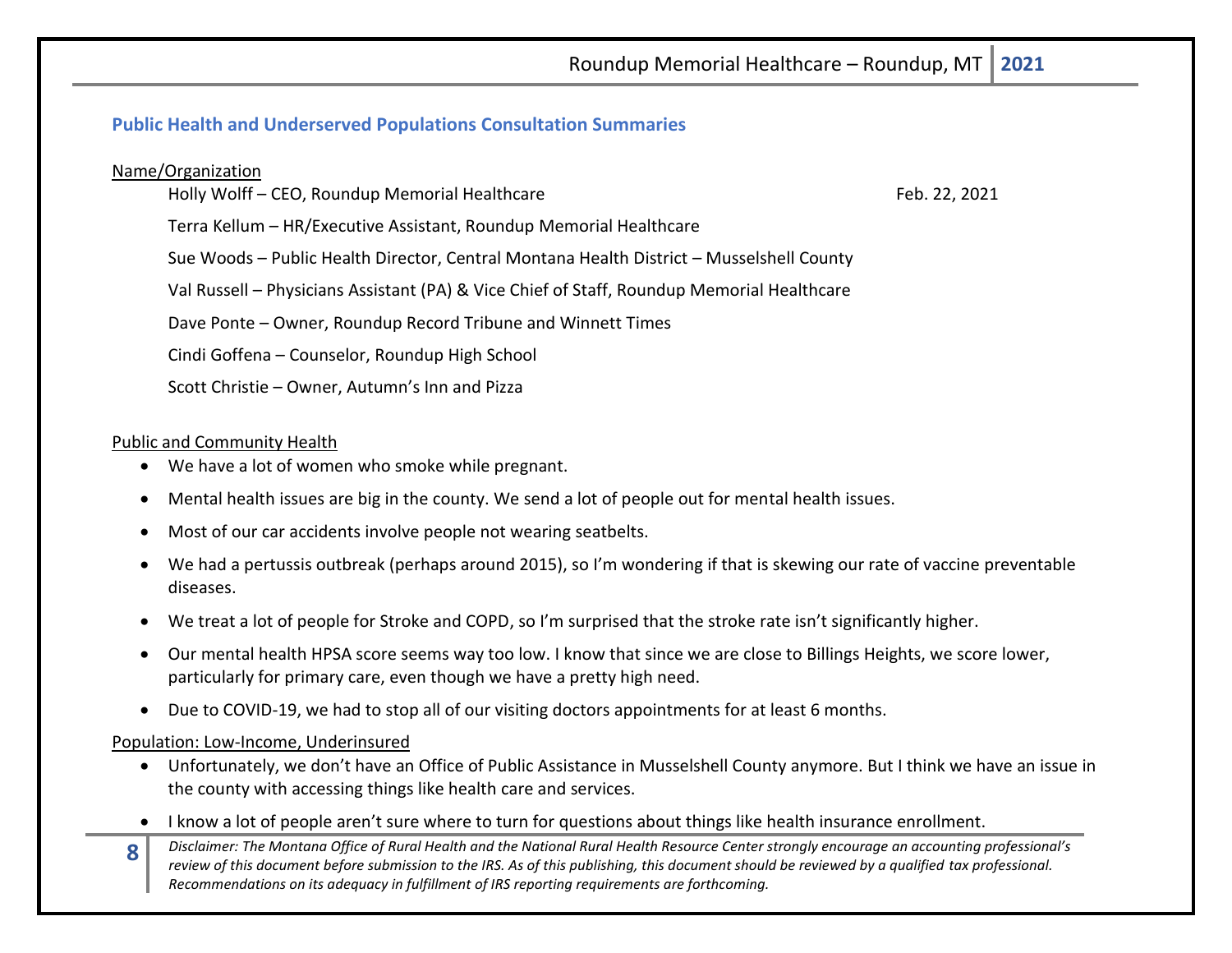Population: Seniors

• We have a lot of patients and community members needing orthopedic care. It would be nice to gauge in the survey if this is truly a need locally and then try and bring in the specialty.

#### Population: Youth

**9**

- The free and reduced lunch count feels really low compared to what is actually happening. I think we have a waiver now so virtually all kids should be on the free and reduced lunch (~85% of kids in the county).
- We do a lot of weight checks for children. It is a requirement for WIC participation.

## Population: Tribal/American Indian

• We have some residents that have to travel for care at IHS.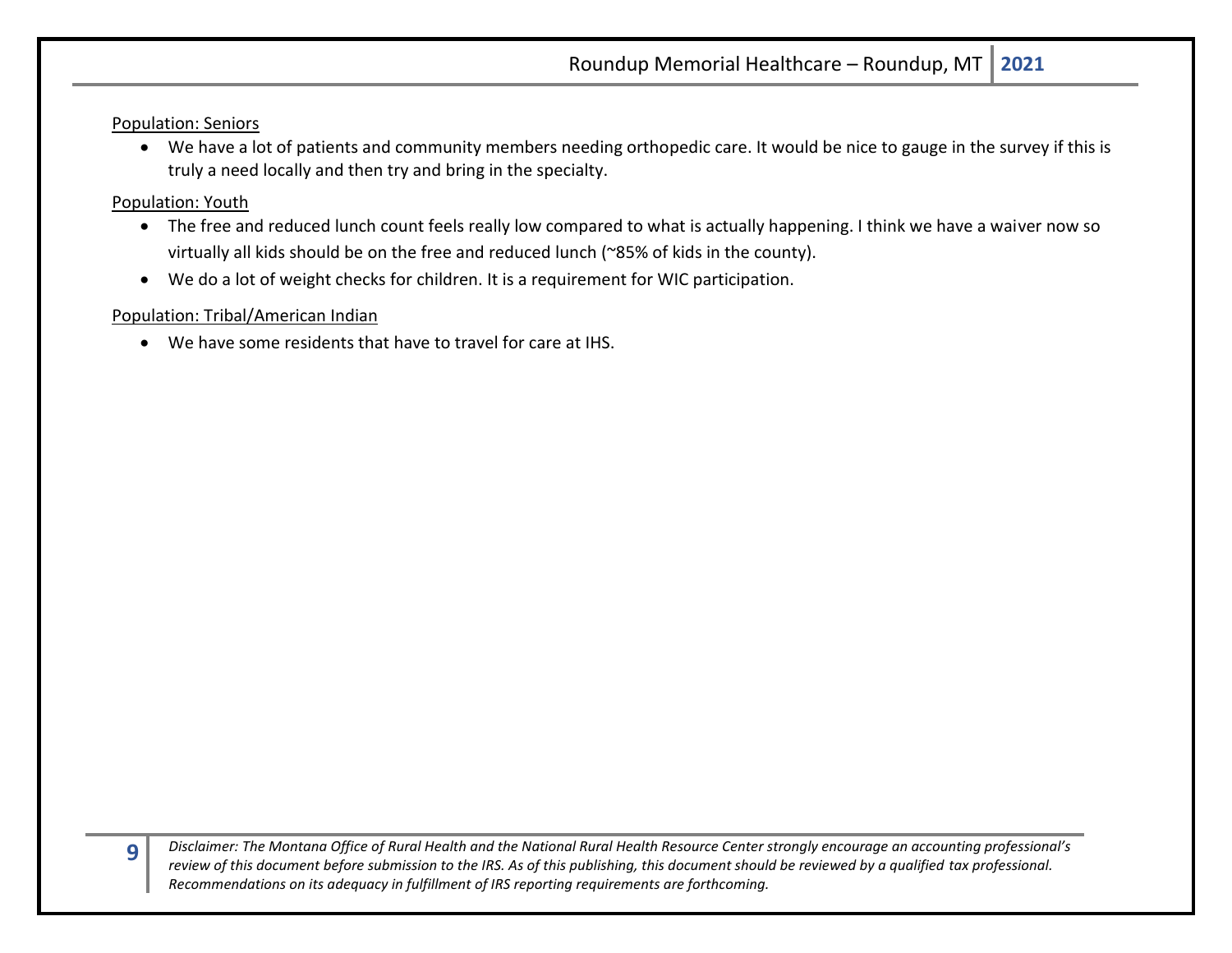## **Needs Identified and Prioritized**

## <span id="page-9-1"></span><span id="page-9-0"></span>**Prioritized Needs to Address**

- 1. Top health concerns of survey respondents included "Alcohol/substance abuse" (63.6%), "Mental health (depression, anxiety, PTSD, etc.)" (27.1%), "Overweight/obesity" (25.0%), and "Cancer" (23.6%).
- 2. Survey respondents indicated that "Good jobs and a healthy economy" (42.9%), "Access to healthcare services" (42.1%), "Water quality" (33.6%), "Strong family life" (27.9%), and "Healthy behaviors and lifestyles" (26.4%) are components of a health community.
- 3. 46.0% of respondents rated their knowledge of health services available at Roundup Memorial Healthcare as good and 33.6% rated as fair.
- 4. Top methods of learning about available health services included "Friends/family" (63.6%), "Word of mouth/reputation" (62.1%), "Healthcare provider" (35.7%), "Social media/Facebook" (27.9%), "Newspaper" (22.9%), and "Website/internet"  $(11.4\%)$ .
- 5. Top suggestions to improve the community's access to health care included "More primary care providers (DO/MD)" (48.6%), "More information about available services" (34.3%), and "Health costs financial assistance" (30.0%).
- 6. Key informant interview participants expressed concern for the affordability of produce and lack of nutrition education and resources.
- 7. Survey respondents indicated an interest in the following classes or programs: "Fitness" (40.0%), "Health and wellness" (29.3%), and "Weight loss" (28.6%).
- 8. 6.6% of survey respondents indicated they had "no physical activity" in the past month.
- 9. Key informant interview participants desire more advertising and awareness of local resources and services.
- 10. 17.9% of survey respondents desire "mental & behavioral health services/counseling" locally.
- 11. The top preventive services utilized in the last year included: "Blood pressure check" (56.4%), "Dental check" (55.7%), "Flu shot" (49.3%), and "Health checkup" (47.9%).
- 12. 35.8% of survey respondents indicated they delayed or did not receive needed healthcare services; reasons for delay included "It cost too much" (39.6%), "COVID-19 concerns/barriers" (35.4%), and "My insurance didn't cover it" (18.8%).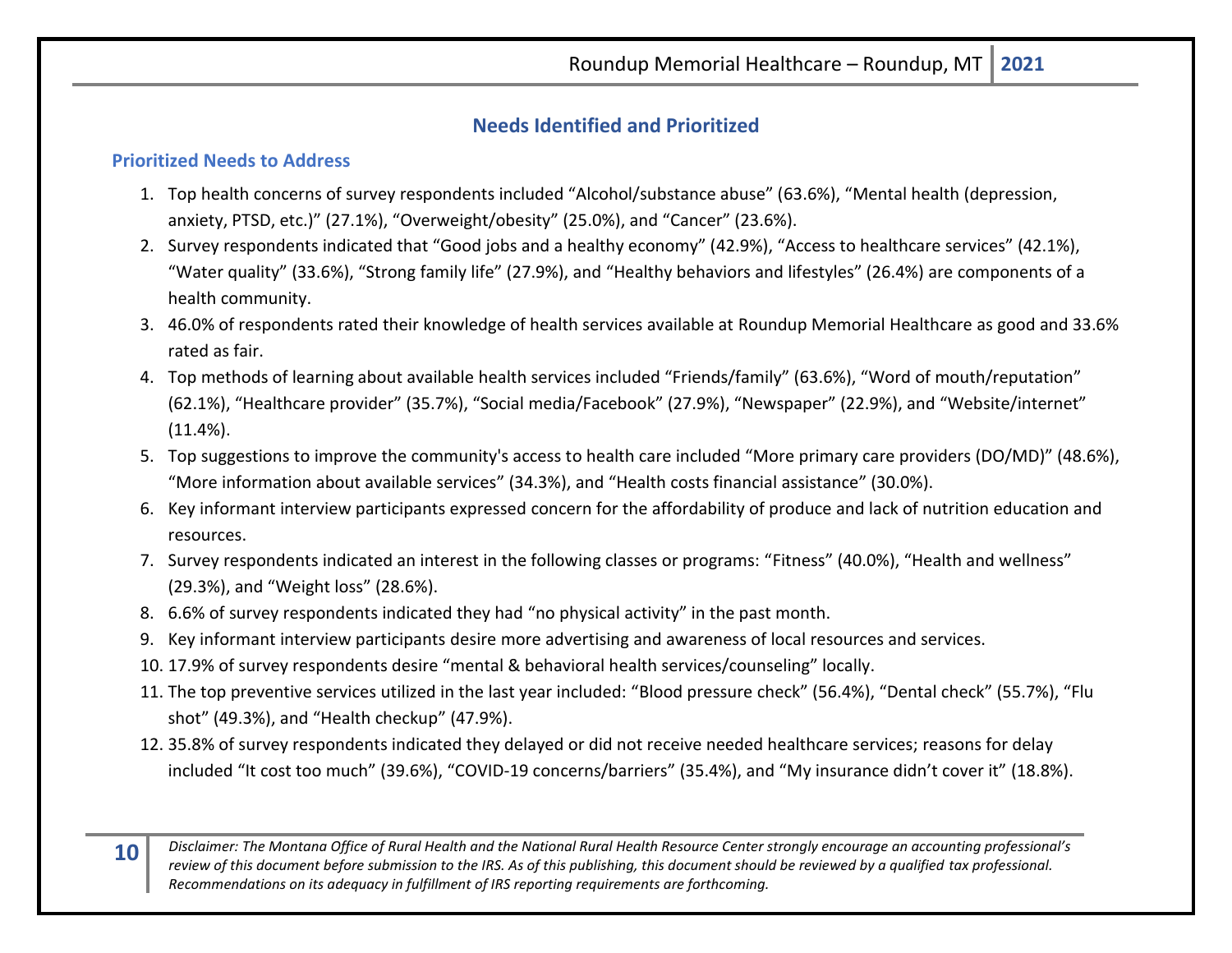- 13. 20.3% of respondents indicated their life has been negatively affected "a little" by their own or someone else's substance abuse issues. Furthermore, 15.2% said they were "somewhat" and 12.3% said they were negatively affected "a great deal."
- 14. 18.2% of respondents indicated there were periods of at least three consecutive months in the past three years where they felt depressed on most days.
- 15. Due to the COVID-19 pandemic, 23.4% of respondents indicated their household had more difficulty than usual getting needed items, food, or services.

## <span id="page-10-0"></span>**Needs Unable to Address**

*(See page 30 for additional information)*

- 1. 8.0% of children (age <18) in Musselshell County are uninsured compared to 6.0% for Montana.
- 2. 17.3% of children (age <18) in Musselshell County are in poverty compared to 15.8% for Montana.
- 3. 33.6% of survey respondents stated identified "Water quality" as an important component of a healthy community. Moreover, key informant interview participants also raised concerns about the local water quality.
- 4. 17.1% of respondents desire "mammography" and 11.4% desire "OB/GYN" services locally. Key informant interviews corroborated these desires, particularly around childbirth and preventive care.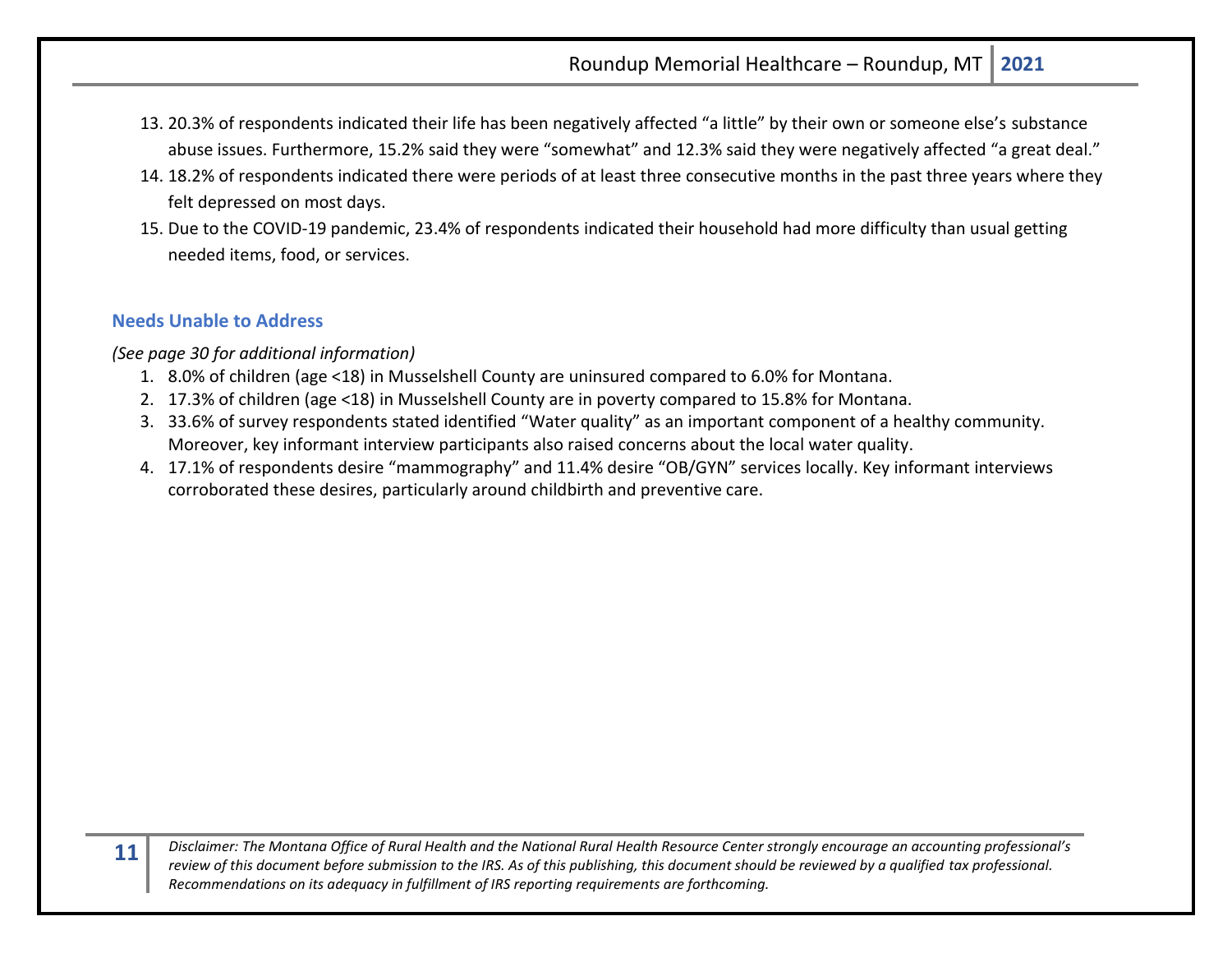## **Executive Summary**

<span id="page-11-0"></span>The following summary briefly represents the goals and corresponding strategies and activities which the facility will execute to address the prioritized health needs (from pages 10 and 11). For more details regarding the approach and performance measures for each goal, please refer to the Implementation Plan Grid section, which begins on page 15.

## **Goal 1: Improve access to mental and behavioral health resources in Musselshell County.**

**Strategy 1.1:** Enhance the capacity of the mental and behavioral health workforce at RMH.

- Recruit a chronic conditions manager that will inherently also champion mental and behavioral health initiatives at RMH.
- Explore MORH/AHEC's Behavioral health training pertinence to RMH staff and area providers in enhancing mental and behavioral health skills, knowledge, and training [\(healthinfo.montana.edu/bhwet/trainings\)](http://healthinfo.montana.edu/bhwet/trainings.html).
- Examine the various mental health models that have been implemented regionally. Assess the feasibility for integrating a complementary model into RMH practice.
- Develop protocol and best practices for both the RMH clinic and hospital settings regarding screening and referrals for a mental health crisis.

**Strategy 1.2:** Leverage regional partnerships to align mental and behavioral health resources and initiatives locally.

- Foster relationships with commissioners participating in Billings Mental Health Board and other regional mental health coalitions. Support RMH participation on these boards and coalitions.
- Partner with the local schools to explore opportunities that improve mental and behavioral health outcomes for area youth. Nurture a resilient relationship with the new guidance counselor at Roundup High School.

**Strategy 1.3**: Improve awareness of available mental and behavioral health resources through enhanced outreach and education initiatives.

- Explore evidence-based strategies that the community could adopt for reducing the stigma associated with accessing mental and behavioral health resources.
- Create and document a strategy to educate RMH staff on the mental health referrals, protocol, and available resources developed in activity 1.1.4.
- Develop a community outreach and education campaign for mental health resources that are available locally.
- **12** *Disclaimer: The Montana Office of Rural Health and the National Rural Health Resource Center strongly encourage an accounting professional's review of this document before submission to the IRS. As of this publishing, this document should be reviewed by a qualified tax professional. Recommendations on its adequacy in fulfillment of IRS reporting requirements are forthcoming.*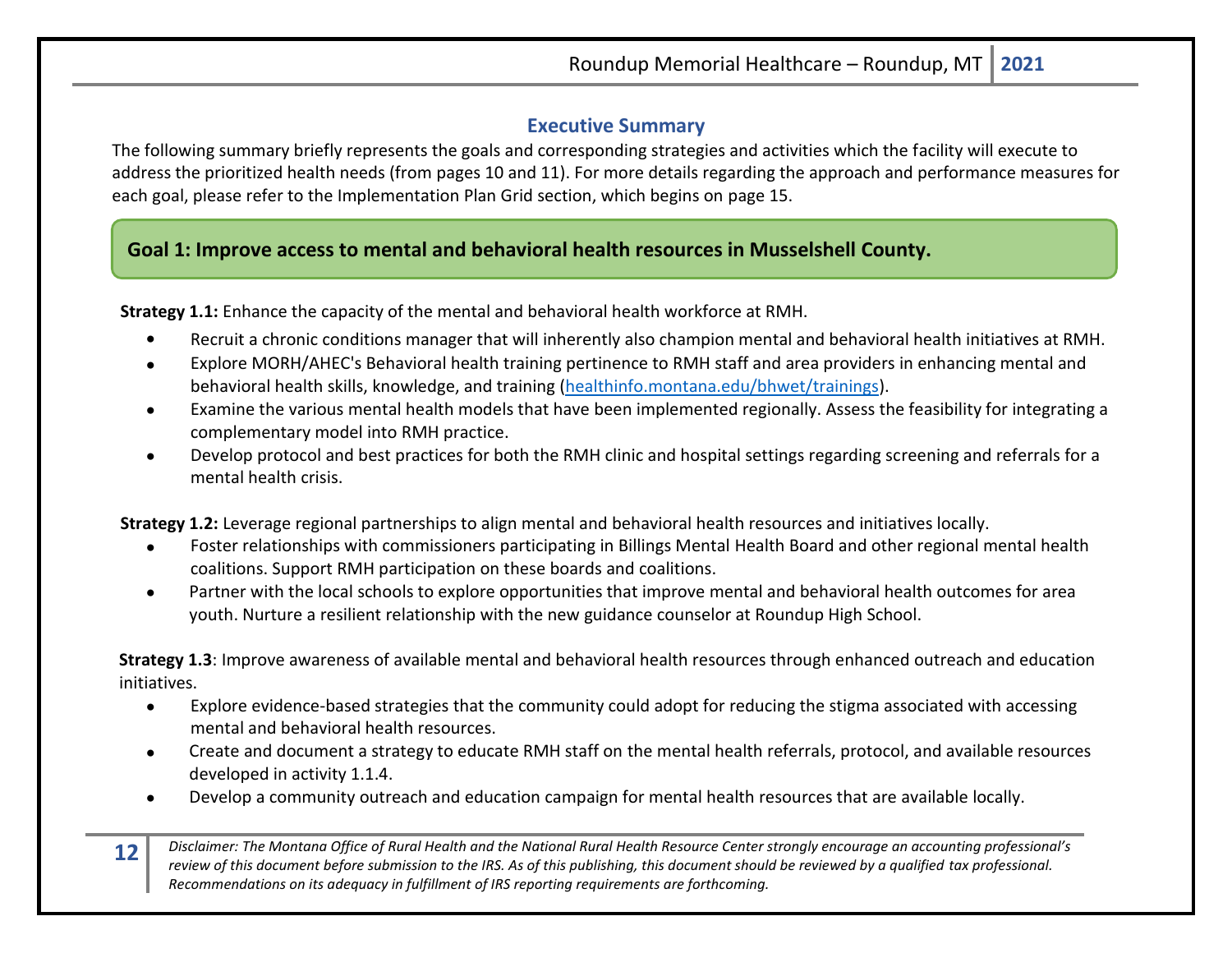## **Goal 2: Enhance awareness of health resources in Musselshell County through the improvement of outreach and education efforts.**

**Strategy 2.1:** Enhance RMH outreach efforts of available health services and resources.

- Develop a comprehensive health communication plan for RMH that prioritizes avenues such as web presence and social media.
- Explore opportunities to enhance the RMH website's operability and patient/user-friendliness, streamlining access to local health information and resources.

**Strategy 2.2:** Reinvigorate RMH's presence in the community as a source for health education and resources, particularly related to preventive services and chronic disease management.

- Design educational campaigns tailored to the community and RMH providers that describe RMH's partnership with the Eastern Montana Telemedicine Network, enhancing access, reducing healthcare travel burden and costs for the community.
- Host and promote an annual health fair. If the need is determined among community members, RMH will consider sponsoring targeted health fairs in the spring and fall. In addition, continue collaborating with local partners to highlight community-based resources at the health fair(s).
- Explore and implement preventive health programming including, but not limited to, Walk with Ease, elderly fall prevention, Stop the Bleed, and an Arthritis Foundation program.
- Preserve RMH's presence in the community as a trusted partner in addressing emergent health issues, such as COVID-19. Continue sponsoring timely efforts such as providing hand sanitizer, handwashing education, vaccination confidence, etc., to the community.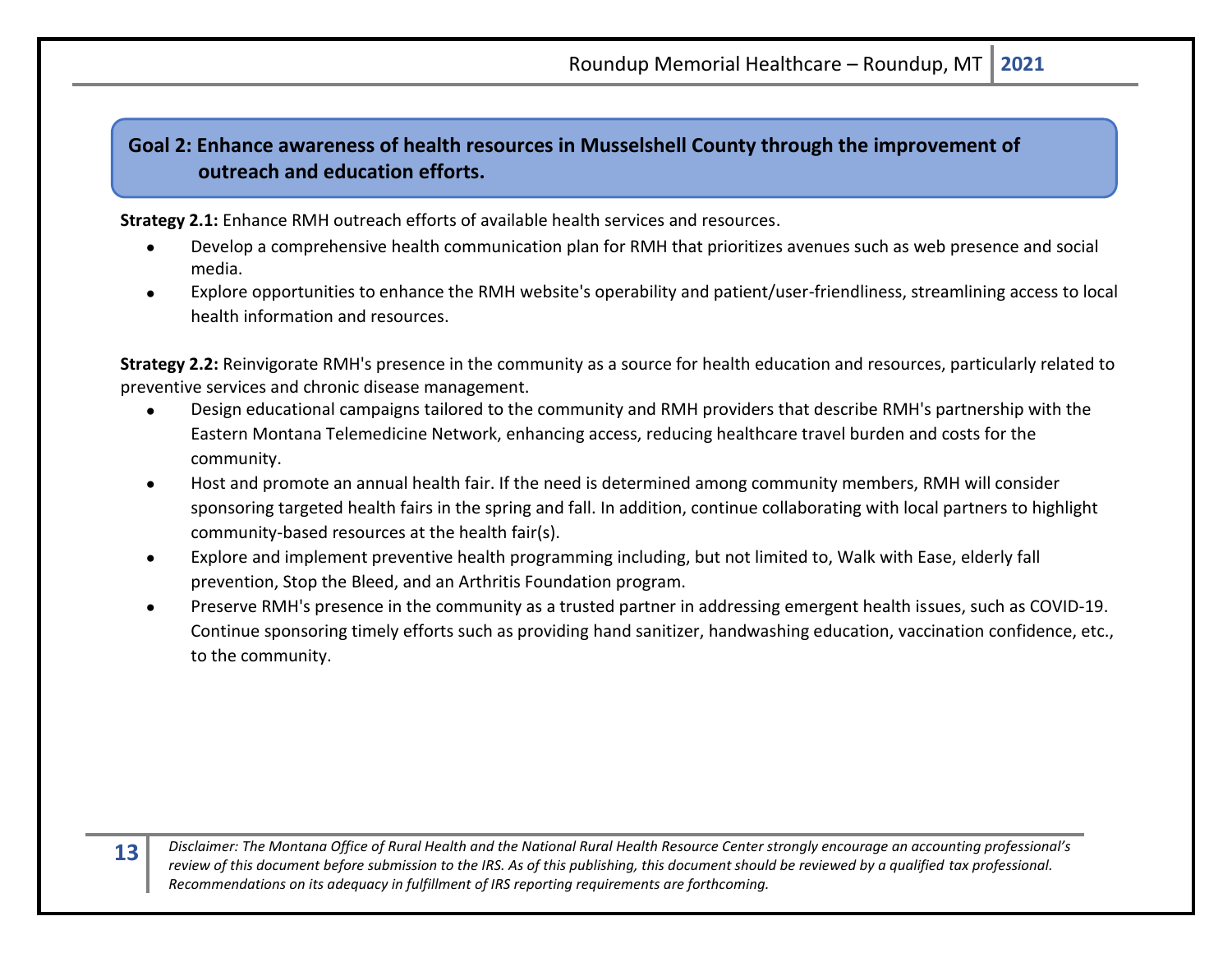## **Goal 3: Revive chronic disease management and prevention efforts in Musselshell County.**

**Strategy 3.1:** Leverage partnership with Billings Clinic to enhance chronic disease management and prevention.

- Develop a protocol to identify and refer to the chronic disease management program. Begin by including heart failure prevention, community health worker, care coordination, medication adherence, and education components in the RMH clinic. Then, as deemed feasible, RMH will explore expanding the program into the hospital.
- Utilize evidence-based resources to develop outreach materials that educate and refer eligible patients to the chronic disease management program.

**Strategy 3.2:** Collaborate with community partners to alleviate barriers to healthy eating.

- Explore how best to partner with community organizations in offering healthier food options as well as within the hospital [RHI toolkits, conversations with community partners (new community market, food bank, etc.)].
- Explore opportunities for disseminating healthy eating and nutrition education at local events such as the community market.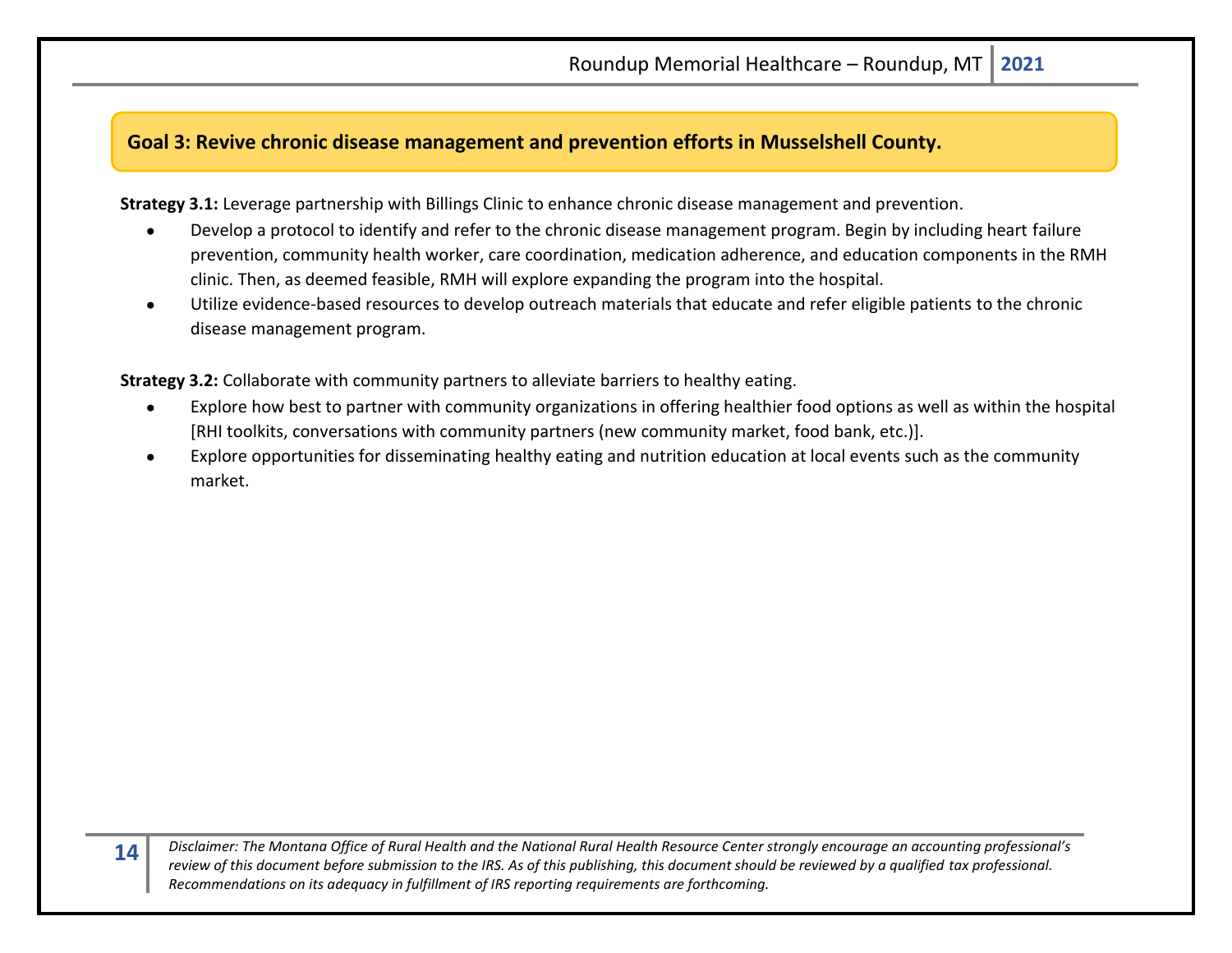## <span id="page-14-0"></span>**Implementation Plan Grid**

## **Goal 1: Improve access to mental and behavioral health resources in Musselshell County.**

**Strategy 1.1:** Enhance the capacity of the mental and behavioral health workforce at RMH.

| <b>Activities</b>                                                                                                                                                                                                         | <b>Responsibility</b>                                                              | <b>Timeline</b> | <b>Final</b><br>Approval | <b>Partners</b>                                                         | <b>Potential Barriers</b>                                                                                                  |
|---------------------------------------------------------------------------------------------------------------------------------------------------------------------------------------------------------------------------|------------------------------------------------------------------------------------|-----------------|--------------------------|-------------------------------------------------------------------------|----------------------------------------------------------------------------------------------------------------------------|
| Recruit a chronic conditions manager that will<br>inherently also champion mental and<br>behavioral health initiatives at RMH.                                                                                            | Practice<br>Admin/HR                                                               | Q3/Q4 FY 22     | <b>CEO</b>               | <b>Billings Clinic</b>                                                  | <b>Resource limitations</b><br><b>Workforce limitations</b>                                                                |
| Explore MORH/AHEC's Behavioral health<br>training pertinence to RMH staff and area<br>providers in enhancing mental and behavioral<br>health skills, knowledge, and training<br>(healthinfo.montana.edu/bhwet/trainings). | Practice<br>Admin/Chronic<br>Cond. Coord.                                          | Q1/Q2 FY 23     | <b>CEO</b>               | MORH/AHEC<br>program office<br>Eastern Montana<br>AHEC                  | <b>Resource limitations</b><br><b>Scheduling conflicts</b><br><b>Workforce limitations</b><br><b>Financial limitations</b> |
| Examine the various mental health models that<br>have been implemented regionally. Assess the<br>feasibility for integrating a complementary<br>model into RMH practice.                                                  | Practice/<br>Admin/<br>Chronic<br>Conditions<br>Coord.                             | FY 22-FY 23     | <b>Med Staff</b>         | <b>Regional Affiliates/</b><br><b>Billings Clinic/</b><br><b>SAMHSA</b> | <b>Resource limitations</b><br><b>Financial limitations</b><br><b>Workforce limitations</b>                                |
| Develop protocol and best practices for both<br>the RMH clinic and hospital settings regarding<br>screening and referrals for a mental health<br>crisis.                                                                  | Practice<br>Admin/Clinic<br>nurses/CC<br>Coord./<br>Providers/<br>Hosp<br>Mgr/ADON | FY 22- FY 23    | Med Staff                | <b>Billings Clinic/</b><br>Unknown                                      | <b>Resource limitations</b><br><b>Financial limitations</b><br><b>Workforce limitations</b>                                |

## **Needs Being Addressed by this Strategy:**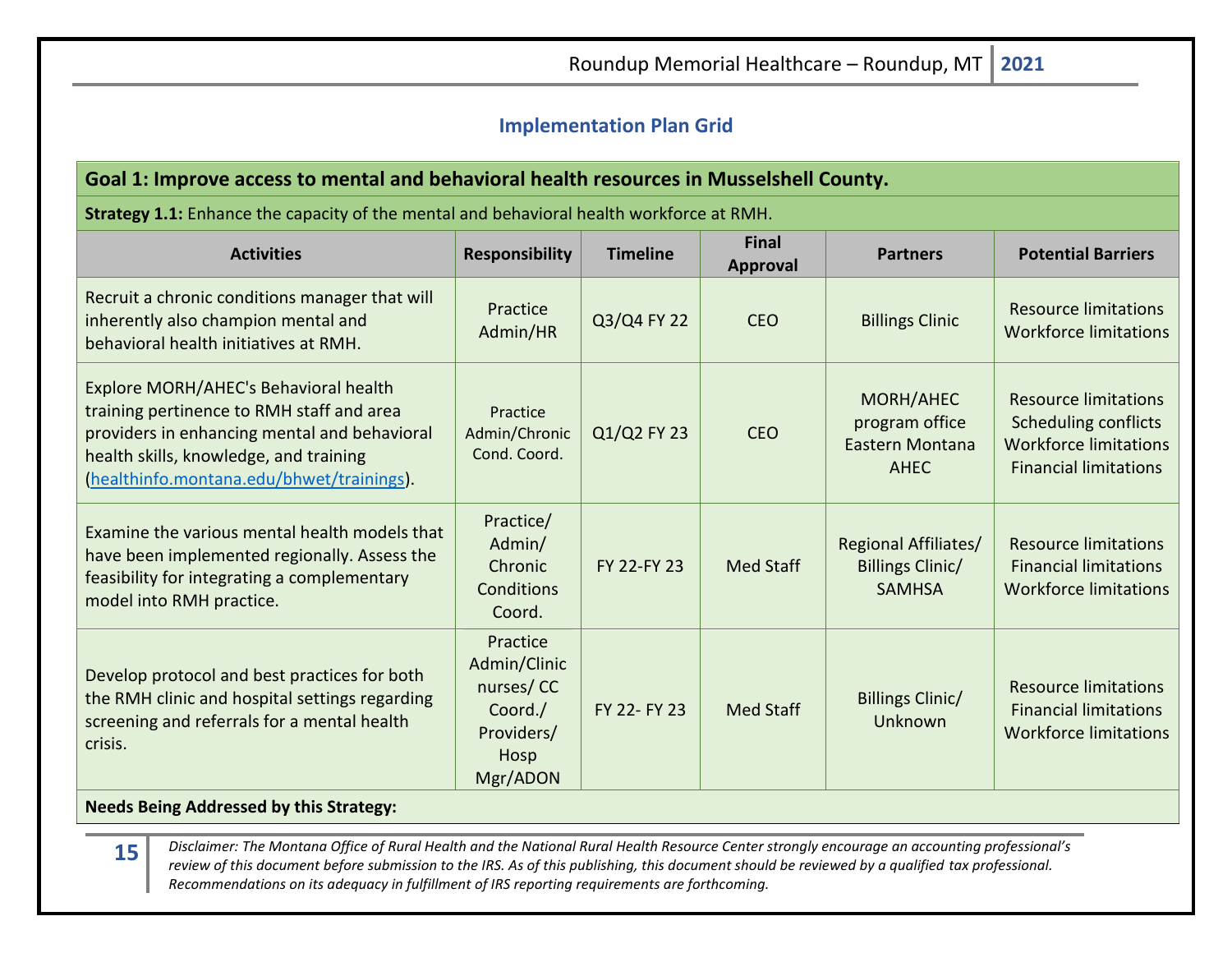- 1. Top health concerns of survey respondents included "Alcohol/substance abuse" (63.6%), "Mental health (depression, anxiety, PTSD, etc.)" (27.1%), "Overweight/obesity" (25.0%), and "Cancer" (23.6%).
- 2. Survey respondents indicated that "Good jobs and a healthy economy" (42.9%), "Access to healthcare services" (42.1%), "Water quality" (33.6%), "Strong family life" (27.9%), and "Healthy behaviors and lifestyles" (26.4%) are components of a health community.
- 10. 17.9% of survey respondents desire "mental & behavioral health services/counseling" locally.
- 13. 20.3% of respondents indicated their life has been negatively affected "a little" by their own or someone else's substance abuse issues. Furthermore, 15.2% said they were "somewhat" and 12.3% said they were negatively affected "a great deal."
- 14. 18.2% of respondents indicated there were periods of at least three consecutive months in the past three years where they felt depressed on most days.

## **Anticipated Impact(s) of these Activities:**

- Increase access to mental and behavioral health services.
- Improve RMH staff understanding and involvement with mental and behavioral health skills, knowledge, and training.
- Useful and used protocol for mental and behavioral health services at RMH.

## **Plan to Evaluate Anticipated Impact(s) of these Activities:**

- Successful hire and retention of a chronic conditions coordinator.
- Track mental and behavioral health access and utilization measures in subsequent CHNA*.*
- **Track the pertinence of MORH/AHEC behavioral health training to RMH staff.**
- Catalog the completion of MORH/AHEC behavioral health training by RMH staff.
- RMH Clinic screening and referrals will be tracked via EHR.

**Measure of Success:** RMH will observe an increased capacity of their mental and behavioral health workforce.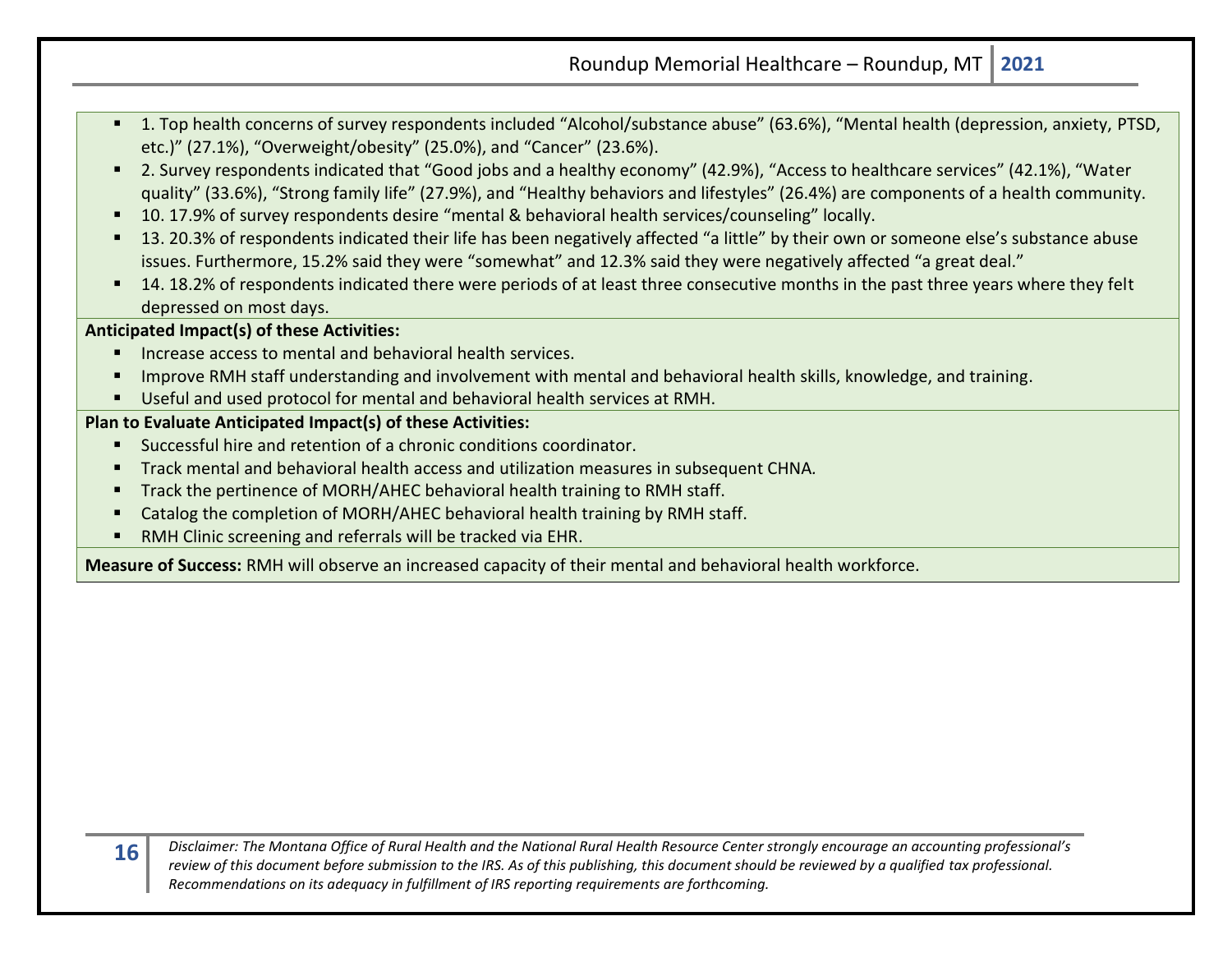## **Goal 1: Improve access to mental and behavioral health resources in Musselshell County.**

**Strategy 1.2:** Leverage regional partnerships to align mental and behavioral health resources and initiatives locally.

| <b>Activities</b>                                                                                                                                                                                                               | <b>Responsibility</b>                                 | <b>Timeline</b> | <b>Final</b><br>Approval  | <b>Partners</b>                                                                                                     | <b>Potential Barriers</b>                                                                                                  |
|---------------------------------------------------------------------------------------------------------------------------------------------------------------------------------------------------------------------------------|-------------------------------------------------------|-----------------|---------------------------|---------------------------------------------------------------------------------------------------------------------|----------------------------------------------------------------------------------------------------------------------------|
| Foster relationships with commissioners<br>participating in Billings Mental Health Board and<br>other regional mental health coalitions. Support<br>RMH participation on these boards and<br>coalitions.                        | CEO/DON/<br>Practice<br>Admin.                        | Ongoing         | <b>CEO</b>                | <b>Musselshell County</b><br><b>Commissioners</b><br><b>Billings Mental</b><br><b>Health Board</b><br>(Yellowstone) | <b>Workforce limitations</b><br><b>Scheduling conflicts</b>                                                                |
| Partner with the local schools to explore<br>opportunities that improve mental and<br>behavioral health outcomes for area youth.<br>Nurture a resilient relationship with the new<br>guidance counselor at Roundup High School. | Chronic<br>Conditions<br>Coord./<br>Practice<br>Admin | Ongoing         | Practice<br>Administrator | Roundup School<br>District/Counselor                                                                                | <b>Resource limitations</b><br><b>Financial limitations</b><br><b>Workforce limitations</b><br><b>Scheduling conflicts</b> |

## **Needs Being Addressed by this Strategy:**

- 1. Top health concerns of survey respondents included "Alcohol/substance abuse" (63.6%), "Mental health (depression, anxiety, PTSD, etc.)" (27.1%), "Overweight/obesity" (25.0%), and "Cancer" (23.6%).
- 2. Survey respondents indicated that "Good jobs and a healthy economy" (42.9%), "Access to healthcare services" (42.1%), "Water quality" (33.6%), "Strong family life" (27.9%), and "Healthy behaviors and lifestyles" (26.4%) are components of a health community.
- 10. 17.9% of survey respondents desire "mental & behavioral health services/counseling" locally.
- 13. 20.3% of respondents indicated their life has been negatively affected "a little" by their own or someone else's substance abuse issues. Furthermore, 15.2% said they were "somewhat" and 12.3% said they were negatively affected "a great deal."
- 14. 18.2% of respondents indicated there were periods of at least three consecutive months in the past three years where they felt depressed on most days.

## **Anticipated Impact(s) of these Activities:**

- **E** Sustained relationship with local commissioners and school guidance counselor.
- Strengthen community partnerships.
- Policy and resources development.
- Build community capacity.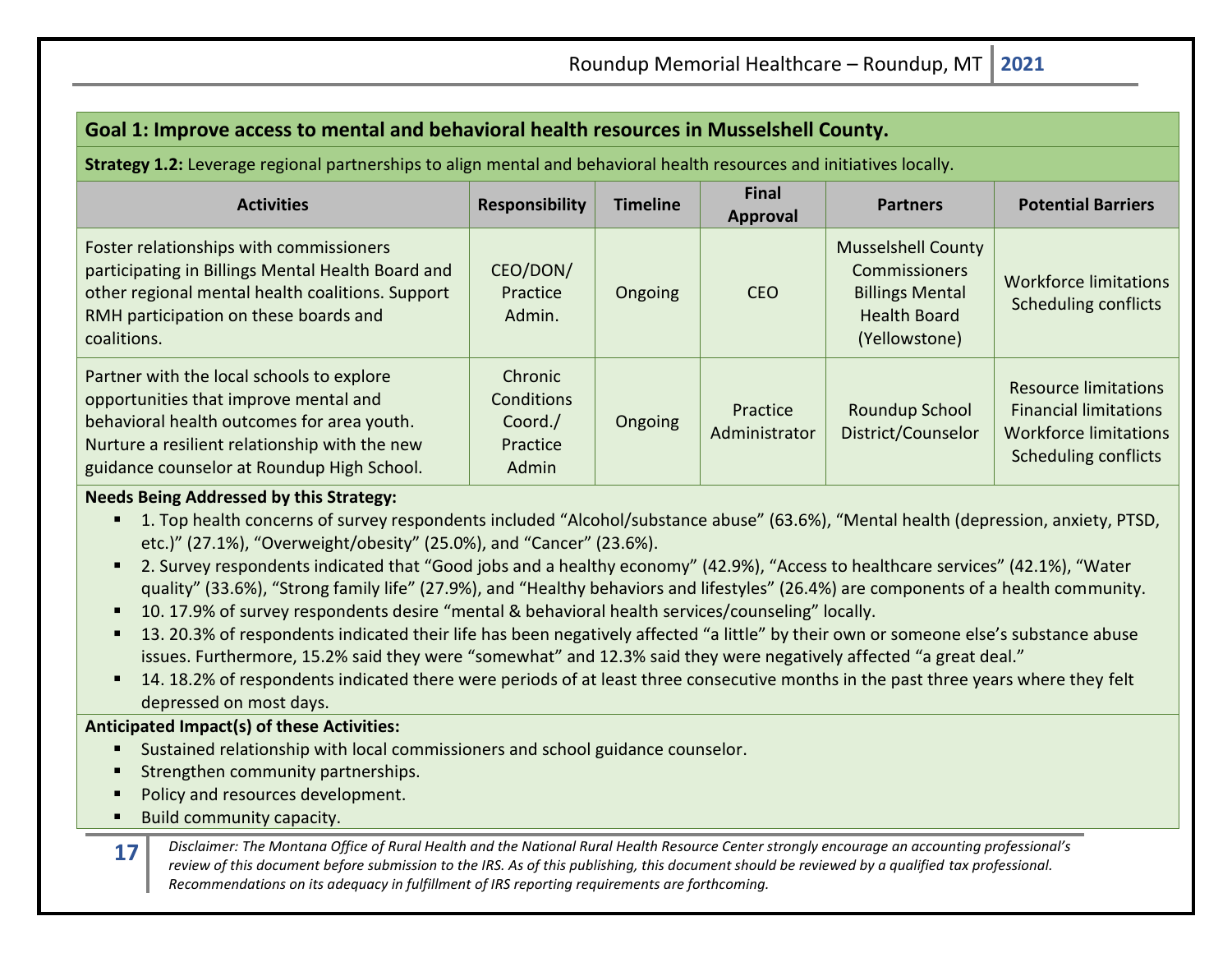- Improved alignment of local mental and behavioral health resources and initiatives.
- Decreased stigma associated with accessing mental and behavioral health resources.

**Plan to Evaluate Anticipated Impact(s) of these Activities:**

- **E** Track access to mental and behavioral health resource measures in subsequent CHNA.
- **■** Track progress of developing relationships with the local commissioners and school guidance counselor.

**Measure of Success:** RMH will observe an improvement in the alignment of mental and behavioral health resources and initiatives locally.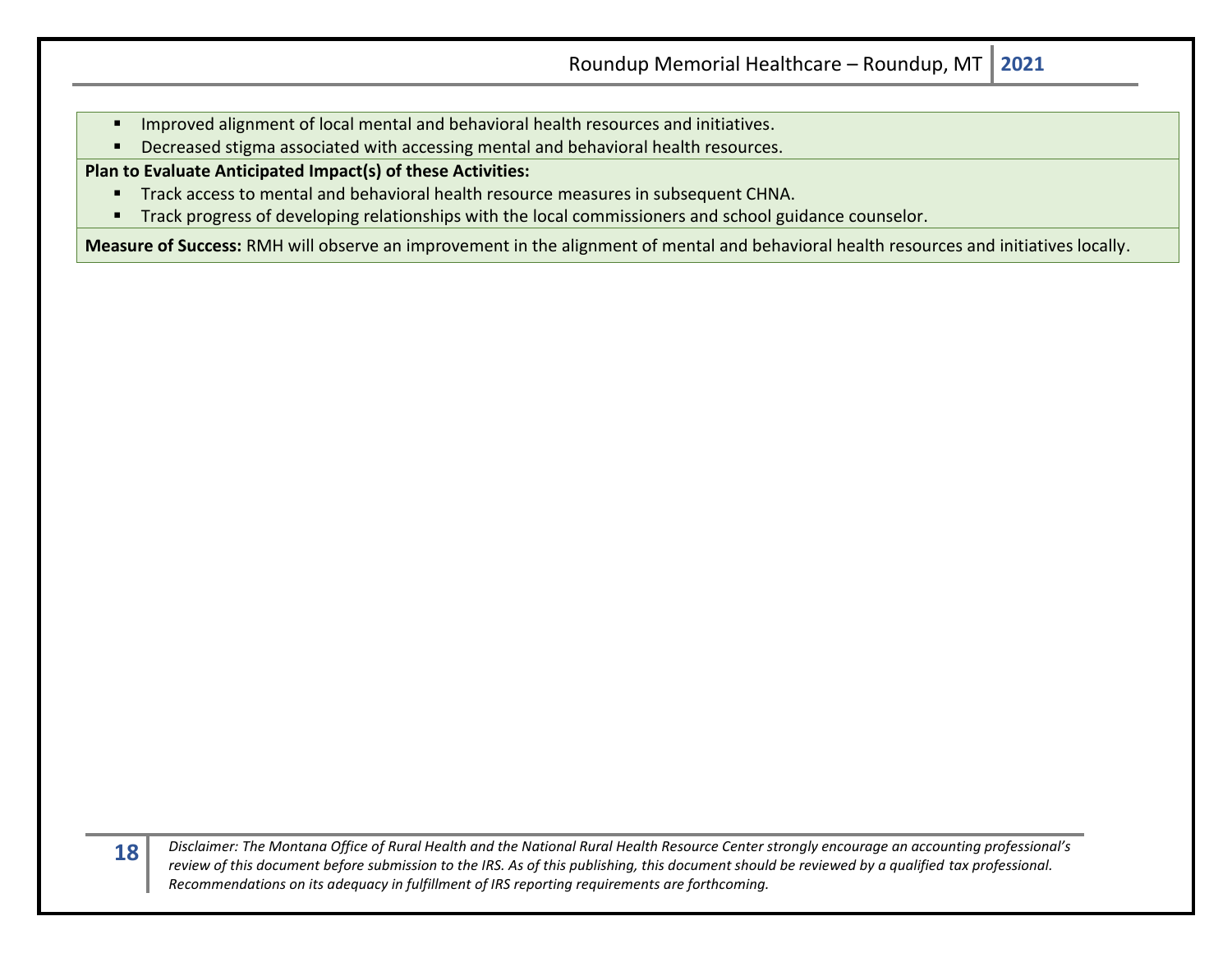| Goal 1: Improve access to mental and behavioral health resources in Musselshell County.                                                                             |                                                      |                 |                           |                                               |                                                                                                                            |  |  |  |
|---------------------------------------------------------------------------------------------------------------------------------------------------------------------|------------------------------------------------------|-----------------|---------------------------|-----------------------------------------------|----------------------------------------------------------------------------------------------------------------------------|--|--|--|
| Strategy 1.3: Improve awareness of available mental and behavioral health resources through enhanced outreach and education initiatives.                            |                                                      |                 |                           |                                               |                                                                                                                            |  |  |  |
| <b>Activities</b>                                                                                                                                                   | <b>Responsibility</b>                                | <b>Timeline</b> | <b>Final</b><br>Approval  | <b>Partners</b>                               | <b>Potential Barriers</b>                                                                                                  |  |  |  |
| Explore evidence-based strategies that the<br>community could adopt for reducing the stigma<br>associated with accessing mental and behavioral<br>health resources. | <b>Chronic</b><br>Conditions<br>Coord.               | Ongoing         | Practice<br>Administrator | SAMHSA/MORH/<br><b>AHEC Program</b><br>Office | <b>Resource limitations</b><br>Workforce limitations                                                                       |  |  |  |
| Create and document a strategy to educate RMH<br>staff on the mental health referrals, protocol,<br>and available resources developed in activity<br>1.1.4.         | Chronic<br>Conditions<br>Coord.                      | Ongoing         | Practice<br>Administrator | N/A                                           | <b>Resource limitations</b><br><b>Workforce limitations</b><br><b>Scheduling conflicts</b>                                 |  |  |  |
| Develop a community outreach and education<br>campaign for mental health resources that are<br>available locally.                                                   | Chronic<br>Conditions<br>Coord./<br><b>Marketing</b> | Ongoing         | <b>CEO</b>                | Community<br>Committees                       | <b>Resource limitations</b><br><b>Financial limitations</b><br><b>Workforce limitations</b><br><b>Scheduling conflicts</b> |  |  |  |

## **Needs Being Addressed by this Strategy:**

- 1. Top health concerns of survey respondents included "Alcohol/substance abuse" (63.6%), "Mental health (depression, anxiety, PTSD, etc.)" (27.1%), "Overweight/obesity" (25.0%), and "Cancer" (23.6%).
- 2. Survey respondents indicated that "Good jobs and a healthy economy" (42.9%), "Access to healthcare services" (42.1%), "Water quality" (33.6%), "Strong family life" (27.9%), and "Healthy behaviors and lifestyles" (26.4%) are components of a health community.
- 3.46.0% of respondents rated their knowledge of health services available at Roundup Memorial Healthcare as good and 33.6% rated as fair.
- 4. Top methods of learning about available health services included "Friends/family" (63.6%), "Word of mouth/reputation" (62.1%), "Healthcare provider" (35.7%), "Social media/Facebook" (27.9%), "Newspaper" (22.9%), and "Website/internet" (11.4%).
- 5. Top suggestions to improve the community's access to health care included "More primary care providers (DO/MD)" (48.6%), "More information about available services" (34.3%), and "Health costs financial assistance" (30.0%).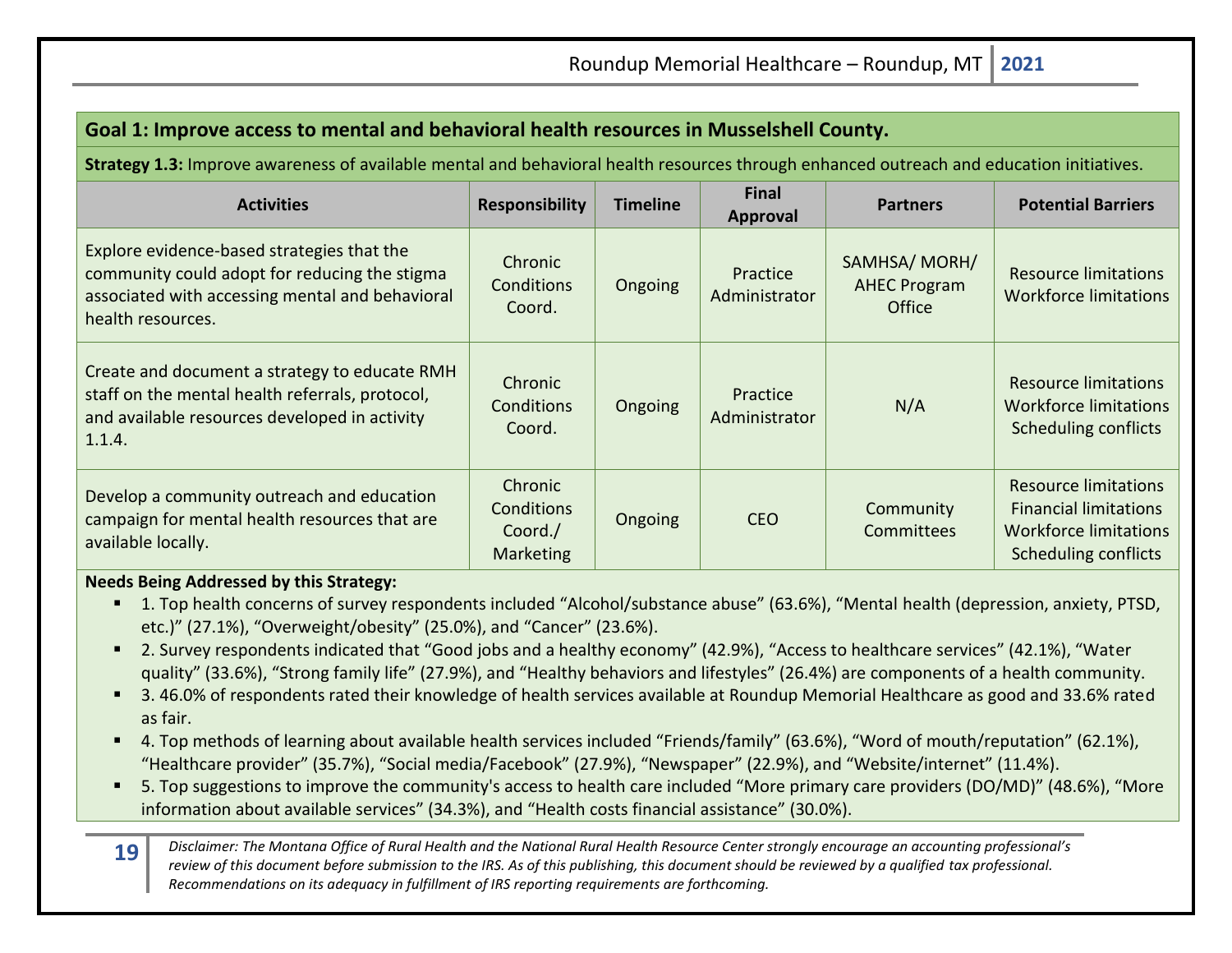- 9. Key informant interview participants desire more advertising and awareness of local resources and services.
- 10. 17.9% of survey respondents desire "mental & behavioral health services/counseling" locally.
- 13. 20.3% of respondents indicated their life has been negatively affected "a little" by their own or someone else's substance abuse issues. Furthermore, 15.2% said they were "somewhat" and 12.3% said they were negatively affected "a great deal."
- 14. 18.2% of respondents indicated there were periods of at least three consecutive months in the past three years where they felt depressed on most days.

## **Anticipated Impact(s) of these Activities:**

- Resources development.
- Decreased stigma associated with accessing mental and behavioral health resources.
- Improved awareness of local mental health resources.

## **Plan to Evaluate Anticipated Impact(s) of these Activities:**

- Track the development of a strategy to educate RMH staff on mental health referrals, protocol, and available resources.
- Track modes and participation in staff education opportunities related to mental health referrals, protocol, and available resources.
- Track awareness of mental health resources in subsequent CHNA.

**Measure of Success:** RMH will observe and increase in utilization of the mental and behavioral health resources.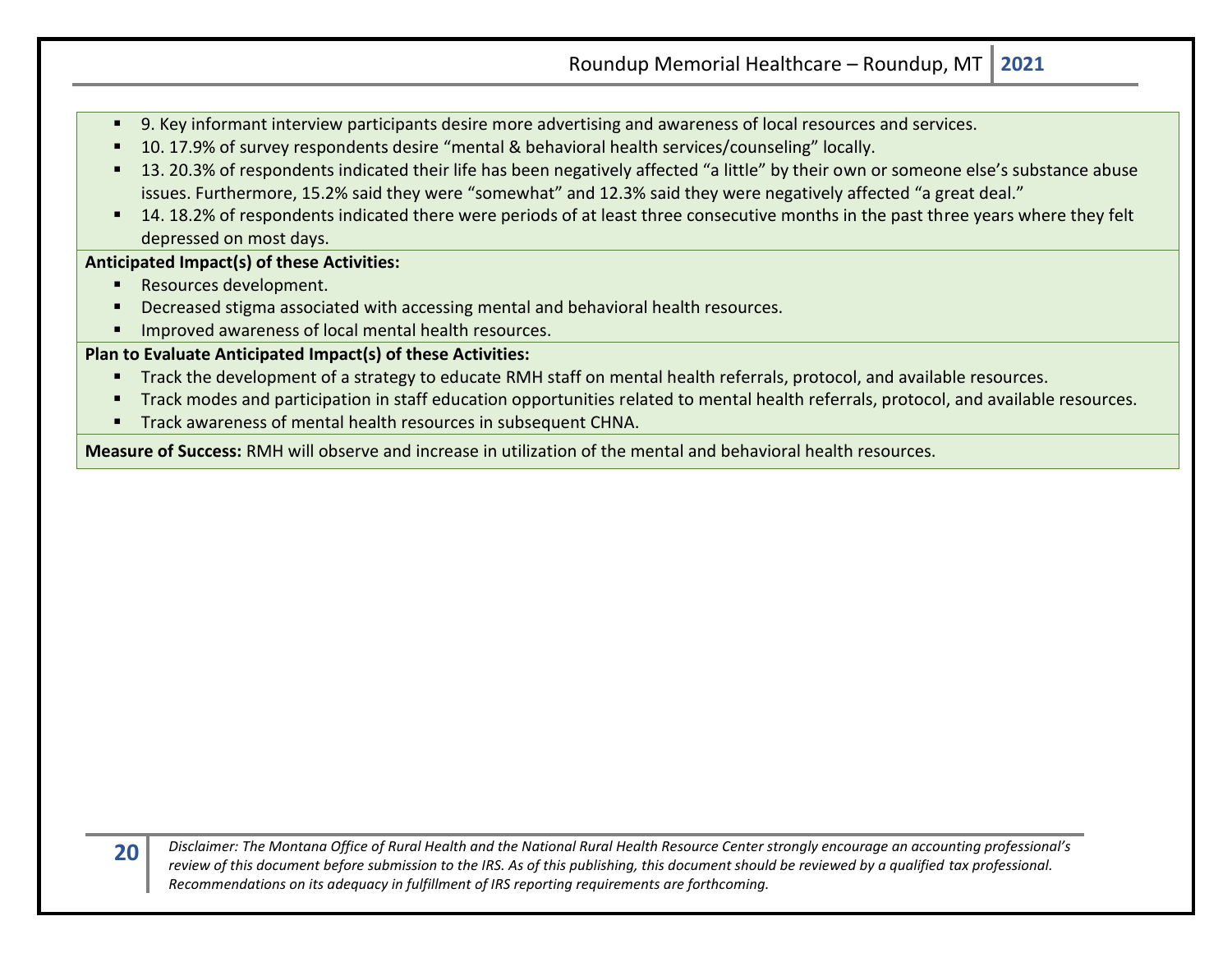## **Goal 2: Enhance awareness of health resources in Musselshell County through the improvement of outreach and education efforts.**

**Strategy 2.1:** Enhance RMH outreach efforts of available health services and resources.

| <b>Activities</b>                                                                                                                                                      | <b>Responsibility</b>                 | <b>Timeline</b> | <b>Final</b><br>Approval | <b>Partners</b>                                                 | <b>Potential Barriers</b>                                                                                                  |
|------------------------------------------------------------------------------------------------------------------------------------------------------------------------|---------------------------------------|-----------------|--------------------------|-----------------------------------------------------------------|----------------------------------------------------------------------------------------------------------------------------|
| Develop a comprehensive health<br>communication plan for RMH that prioritizes<br>avenues such as web presence and social<br>media.                                     | Marketing/<br>SLT/CEO                 | Q1/Q2 FY 22     | <b>CEO</b>               | <b>Billings Clinic IT</b>                                       | <b>Resource limitations</b><br><b>Financial limitations</b>                                                                |
| Explore opportunities to enhance the RMH<br>website's operability and patient/user-<br>friendliness, streamlining access to local health<br>information and resources. | Marketing/BC<br>IT & Regional<br>team | Q1/Q2 FY 22     | <b>CEO</b>               | <b>Billings Clinic</b><br>Communications/IT<br>regional support | <b>Resource limitations</b><br><b>Financial limitations</b><br><b>Scheduling conflicts</b><br><b>Workforce limitations</b> |

#### **Needs Being Addressed by this Strategy:**

- 2. Survey respondents indicated that "Good jobs and a healthy economy" (42.9%), "Access to healthcare services" (42.1%), "Water quality" (33.6%), "Strong family life" (27.9%), and "Healthy behaviors and lifestyles" (26.4%) are components of a health community.
- 3.46.0% of respondents rated their knowledge of health services available at Roundup Memorial Healthcare as good and 33.6% rated as fair.
- 4. Top methods of learning about available health services included "Friends/family" (63.6%), "Word of mouth/reputation" (62.1%), "Healthcare provider" (35.7%), "Social media/Facebook" (27.9%), "Newspaper" (22.9%), and "Website/internet" (11.4%).
- 5. Top suggestions to improve the community's access to health care included "More primary care providers (DO/MD)" (48.6%), "More information about available services" (34.3%), and "Health costs financial assistance" (30.0%).
- 9. Key informant interview participants desire more advertising and awareness of local resources and services.

## **Anticipated Impact(s) of these Activities:**

- Increase awareness of health resources in Musselshell County.
- Service and resources development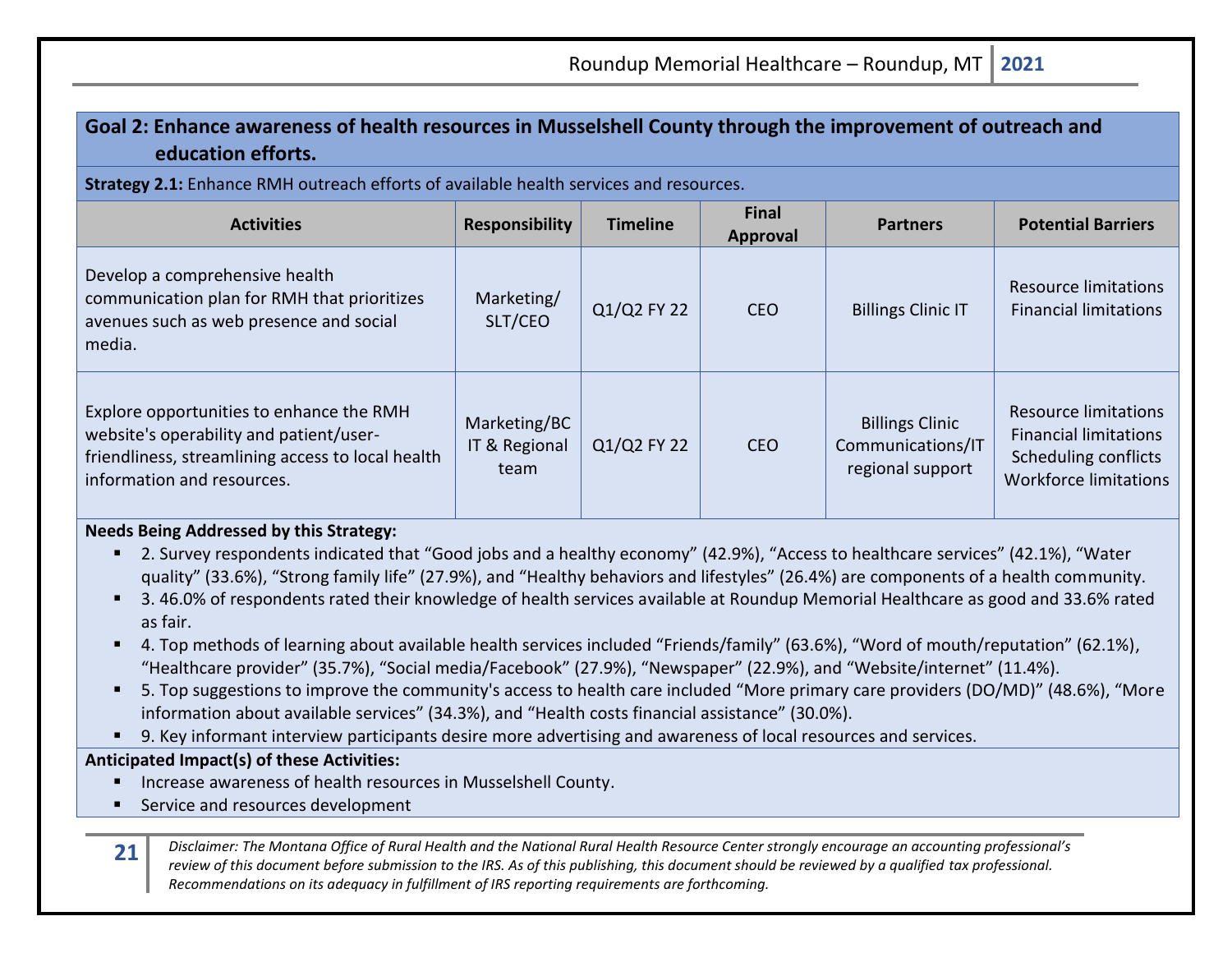- Increased utilization of RMH website and social media as a trusted source of health information.
- Increased knowledge of services at RMH on subsequent CHNA.

#### **Plan to Evaluate Anticipated Impact(s) of these Activities:**

- Track number of social media posts focused on outreach and education.
- Track engagement as a result of the enhancements to the website and social media pages.
- Track knowledge of services at RMH on subsequent CHNA.

**Measure of Success:** Musselshell County will be aware of services available at RMH due to the enhanced outreach efforts.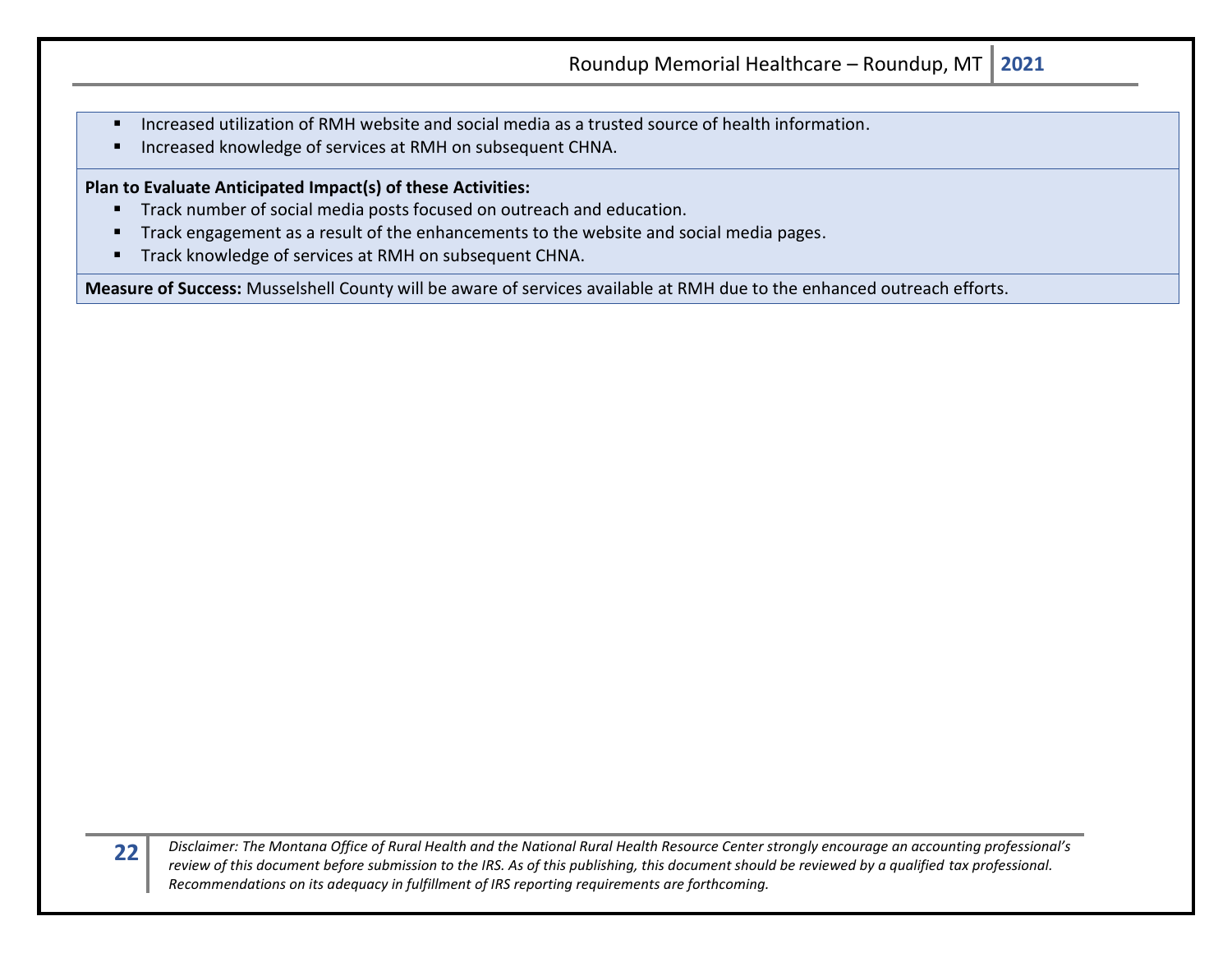## **Goal 2: Enhance awareness of health resources in Musselshell County through the improvement of outreach and education efforts.**

**Strategy 2.2:** Reinvigorate RMH's presence in the community as a source for health education and resources, particularly related to preventive services and chronic disease management.

| <b>Activities</b>                                                                                                                                                                                                                                                                                             | <b>Responsibility</b>                 | <b>Timeline</b>            | <b>Final</b><br>Approval                 | <b>Partners</b>                                                  | <b>Potential Barriers</b>                                                                                                  |
|---------------------------------------------------------------------------------------------------------------------------------------------------------------------------------------------------------------------------------------------------------------------------------------------------------------|---------------------------------------|----------------------------|------------------------------------------|------------------------------------------------------------------|----------------------------------------------------------------------------------------------------------------------------|
| Design educational campaigns tailored to the<br>community and RMH providers that describe<br>RMH's partnership with the Eastern Montana<br>Telemedicine Network, enhancing access,<br>reducing healthcare travel burden and costs for<br>the community.                                                       | Marketing                             | Q1/Q2 FY 22<br>and Ongoing | <b>CEO</b>                               | Eastern Montana<br>Telemedicine<br>Network/Jody<br><b>Haines</b> | <b>Resource limitations</b><br><b>Financial limitations</b><br><b>Workforce limitations</b>                                |
| Host and promote an annual health fair. If the<br>need is determined among community<br>members, RMH will consider sponsoring<br>targeted health fairs in the spring and fall. In<br>addition, continue collaborating with local<br>partners to highlight community-based<br>resources at the health fair(s). | Marketing/<br>Projects<br>Coord./ CCC | Ongoing/<br>Annual         | <b>CEO/Facilities</b><br><b>Director</b> | Vendors/Grantors                                                 | <b>Resource limitations</b><br><b>Financial limitations</b><br><b>Workforce limitations</b><br><b>Scheduling conflicts</b> |
| Explore and implement preventive health<br>programming including, but not limited to,<br>Walk with Ease, elderly fall prevention, Stop<br>the Bleed, and an Arthritis Foundation<br>program.                                                                                                                  | Chronic<br>Conditions<br>Coord./ SLT  | Ongoing                    | <b>CEO</b>                               | Associations/COA                                                 | <b>Resource limitations</b><br><b>Financial limitations</b>                                                                |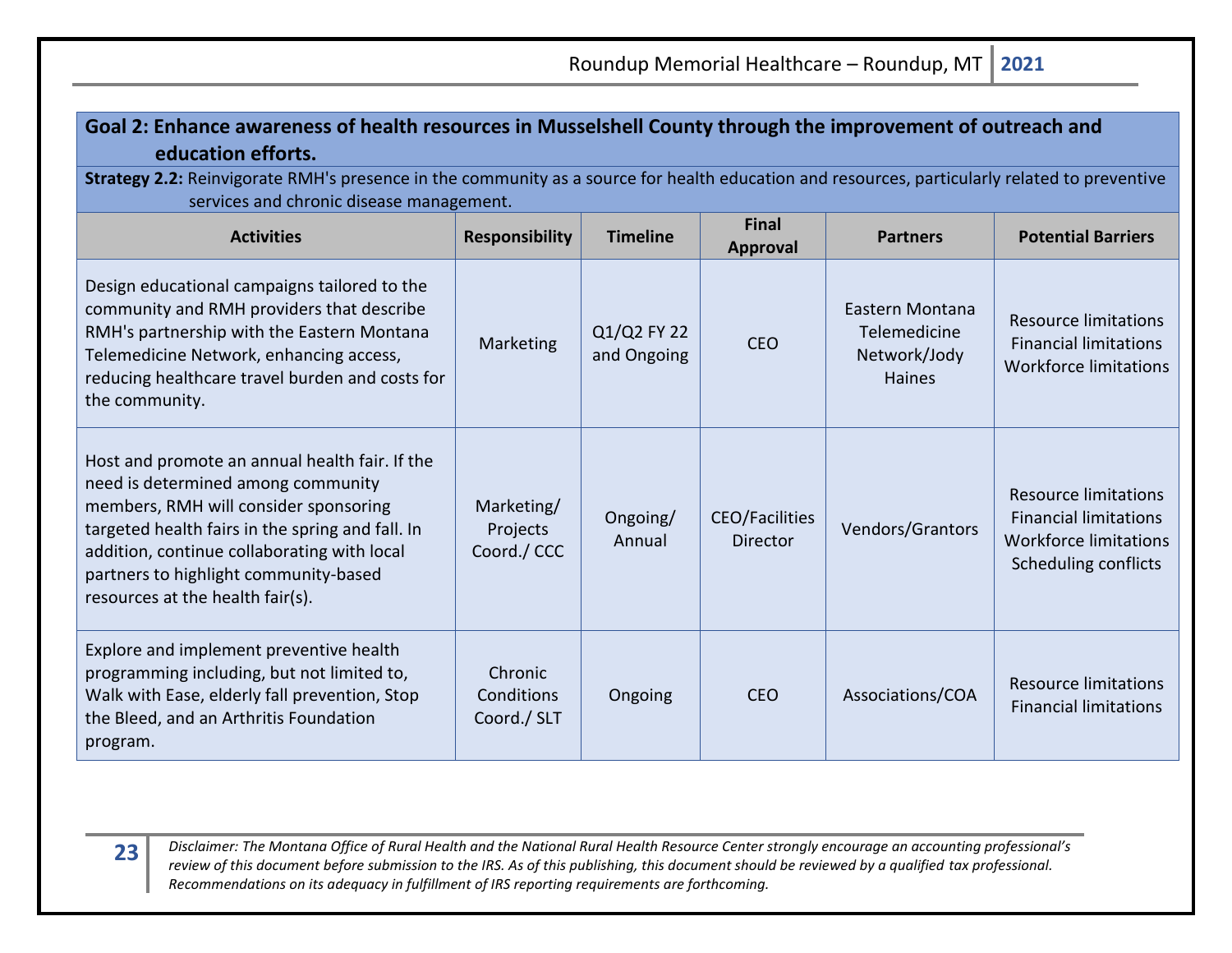Roundup Memorial Healthcare – Roundup, MT **2021** Preserve RMH's presence in the community as a trusted partner in addressing emergent health issues, such as COVID-19. Continue sponsoring timely efforts such as providing hand sanitizer, handwashing education, vaccination confidence, etc., to the community. Senior Leadership Team Ongoing CEO Central Montana Health District/ Billings Clinic Resource limitations Financial limitations Workforce limitations Scheduling conflicts

## **Needs Being Addressed by this Strategy:**

- 1. Top health concerns of survey respondents included "Alcohol/substance abuse" (63.6%), "Mental health (depression, anxiety, PTSD, etc.)" (27.1%), "Overweight/obesity" (25.0%), and "Cancer" (23.6%).
- 2. Survey respondents indicated that "Good jobs and a healthy economy" (42.9%), "Access to healthcare services" (42.1%), "Water quality" (33.6%), "Strong family life" (27.9%), and "Healthy behaviors and lifestyles" (26.4%) are components of a health community.
- 3.46.0% of respondents rated their knowledge of health services available at Roundup Memorial Healthcare as good and 33.6% rated as fair.
- 4. Top methods of learning about available health services included "Friends/family" (63.6%), "Word of mouth/reputation" (62.1%), "Healthcare provider" (35.7%), "Social media/Facebook" (27.9%), "Newspaper" (22.9%), and "Website/internet" (11.4%).
- 5. Top suggestions to improve the community's access to health care included "More primary care providers (DO/MD)" (48.6%), "More information about available services" (34.3%), and "Health costs financial assistance" (30.0%).
- 6. Key informant interview participants expressed concern for the affordability of produce and lack of nutrition education and resources.
- 7. Survey respondents indicated an interest in the following classes or programs: "Fitness" (40.0%), "Health and wellness" (29.3%), and "Weight loss" (28.6%).
- 9. Key informant interview participants desire more advertising and awareness of local resources and services.
- 11. The top preventive services utilized in the last year included: "Blood pressure check" (56.4%), "Dental check" (55.7%), "Flu shot" (49.3%), and "Health checkup" (47.9%).
- 12. 35.8% of survey respondents indicated they delayed or did not receive needed healthcare services; reasons for delay included "It cost too much" (39.6%), "COVID-19 concerns/barriers" (35.4%), and "My insurance didn't cover it" (18.8%).
- 15. Due to the COVID-19 pandemic, 23.4% of respondents indicated their household had more difficulty than usual getting needed items, food, or services.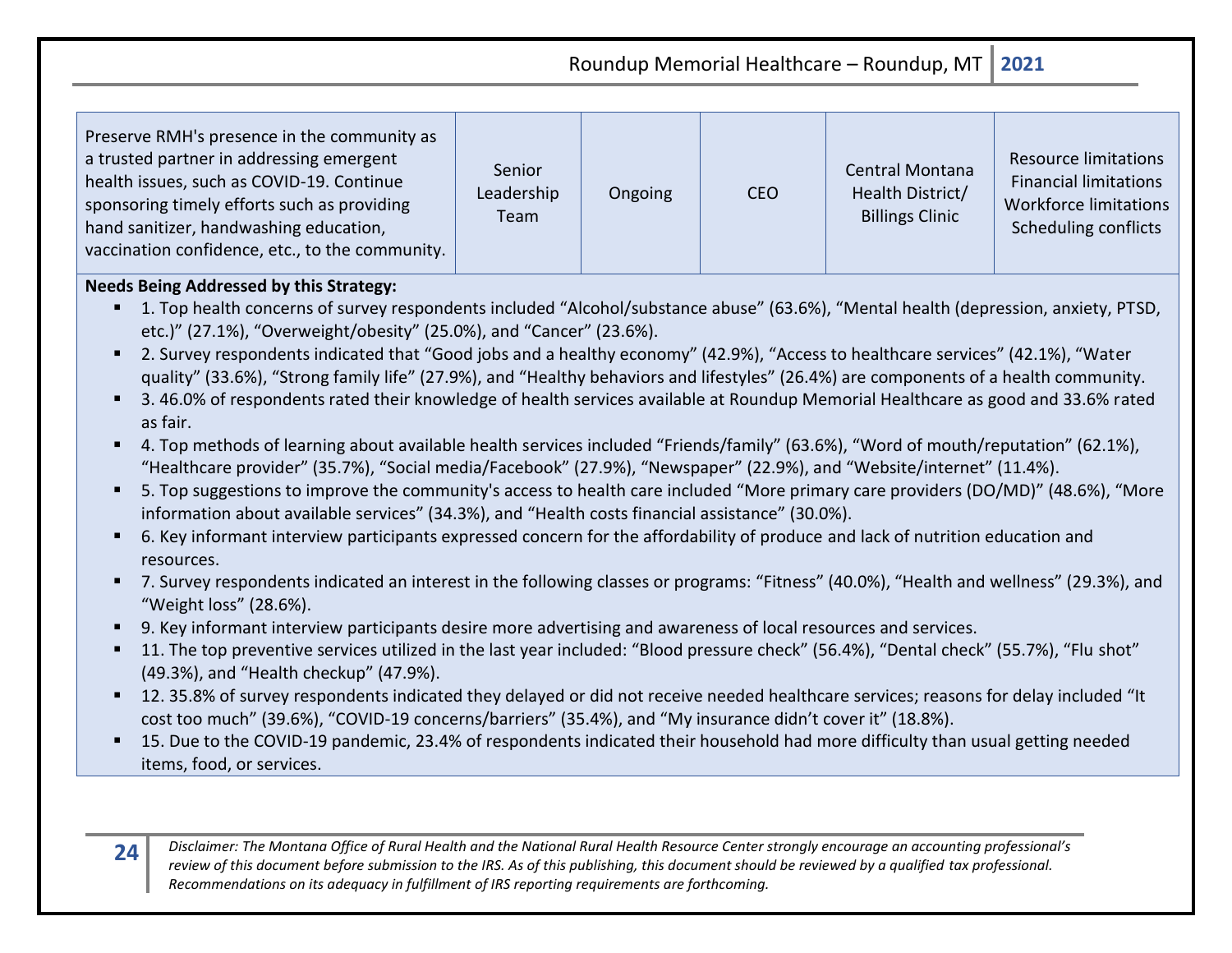**Anticipated Impact(s) of these Activities:**

- Enhanced awareness and utilization of partnership between RMH and Eastern Montana Telemedicine Network.
- Reduce disease burden and improved health outcomes.
- Empower community to make healthful lifestyle choices.
- Service and resources development.
- Improve access to high quality, coordinated care.
- Improved health outcomes on subsequent CHNA.

**Plan to Evaluate Anticipated Impact(s) of these Activities:**

- Track utilization of preventive services resulting from outreach efforts.
- Track progress of developing an outreach plan promoting preventive services and chronic care management.
- Track engagement with preventive service and chronic care management outreach efforts.
- Track modes and attendance at efforts aimed at addressing emergent health issues.

**Measure of Success:** RMH will observe an increase in engagement and empowerment among community members regarding their health.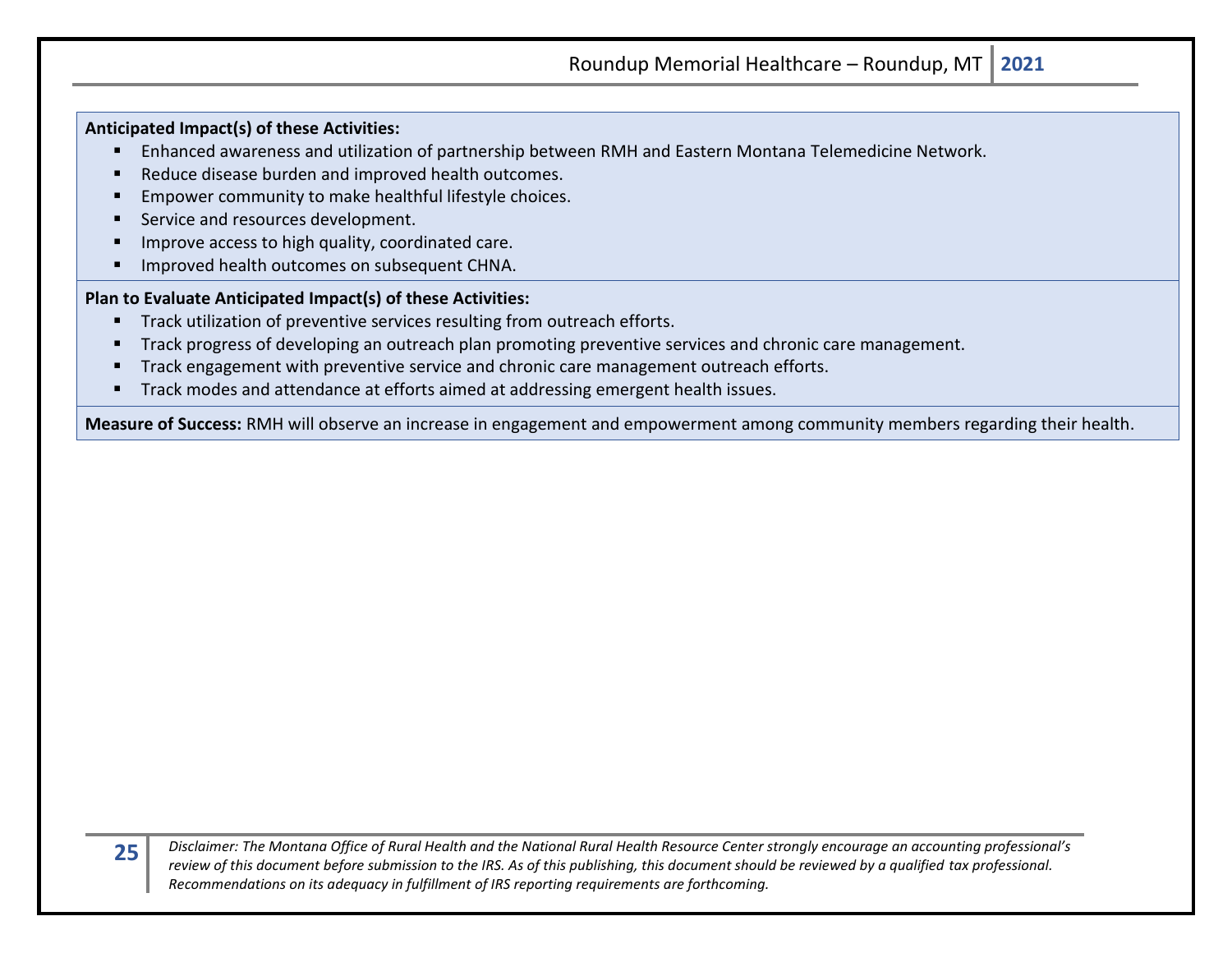| Goal 3: Revive chronic disease management and prevention efforts in Musselshell County.                                                                                                                                                                                                                                    |                                                                                   |                 |                                        |                        |                                                                                                                            |  |  |
|----------------------------------------------------------------------------------------------------------------------------------------------------------------------------------------------------------------------------------------------------------------------------------------------------------------------------|-----------------------------------------------------------------------------------|-----------------|----------------------------------------|------------------------|----------------------------------------------------------------------------------------------------------------------------|--|--|
| Strategy 3.1: Leverage partnership with Billings Clinic to enhance chronic disease management and prevention.                                                                                                                                                                                                              |                                                                                   |                 |                                        |                        |                                                                                                                            |  |  |
| <b>Activities</b>                                                                                                                                                                                                                                                                                                          | <b>Responsibility</b>                                                             | <b>Timeline</b> | <b>Final</b><br><b>Approval</b>        | <b>Partners</b>        | <b>Potential Barriers</b>                                                                                                  |  |  |
| Develop a protocol to identify and refer to the<br>chronic disease management program. Begin by<br>including community health worker, care<br>coordination, medication adherence, and<br>education components in the RMH clinic. Then, as<br>deemed feasible, RMH will explore expanding the<br>program into the hospital. | Chronic<br><b>Conditions</b><br>Coordinator                                       | <b>Ongoing</b>  | Med<br><b>Staff/Practice</b><br>Admin. | <b>Billings Clinic</b> | <b>Resource limitations</b><br><b>Financial limitations</b><br><b>Workforce limitations</b><br><b>Scheduling conflicts</b> |  |  |
| Utilize evidence-based resources to develop<br>outreach materials that educate and refer eligible<br>patients to the chronic disease management<br>program.                                                                                                                                                                | Chronic<br><b>Conditions</b><br>Coord./<br>Practice<br>Admin/<br><b>Marketing</b> | Ongoing         | <b>Med Staff</b>                       | <b>Billings Clinic</b> | <b>Resource limitations</b><br><b>Workforce limitations</b><br><b>Financial limitations</b>                                |  |  |

#### **Needs Being Addressed by this Strategy:**

- 1. Top health concerns of survey respondents included "Alcohol/substance abuse" (63.6%), "Mental health (depression, anxiety, PTSD, etc.)" (27.1%), "Overweight/obesity" (25.0%), and "Cancer" (23.6%).
- 2. Survey respondents indicated that "Good jobs and a healthy economy" (42.9%), "Access to healthcare services" (42.1%), "Water quality" (33.6%), "Strong family life" (27.9%), and "Healthy behaviors and lifestyles" (26.4%) are components of a health community.
- 8.6.6% of survey respondents indicated they had "no physical activity" in the past month.
- 11. The top preventive services utilized in the last year included: "Blood pressure check" (56.4%), "Dental check" (55.7%), "Flu shot" (49.3%), and "Health checkup" (47.9%).
- 12. 35.8% of survey respondents indicated they delayed or did not receive needed healthcare services; reasons for delay included "It cost too much" (39.6%), "COVID-19 concerns/barriers" (35.4%), and "My insurance didn't cover it" (18.8%).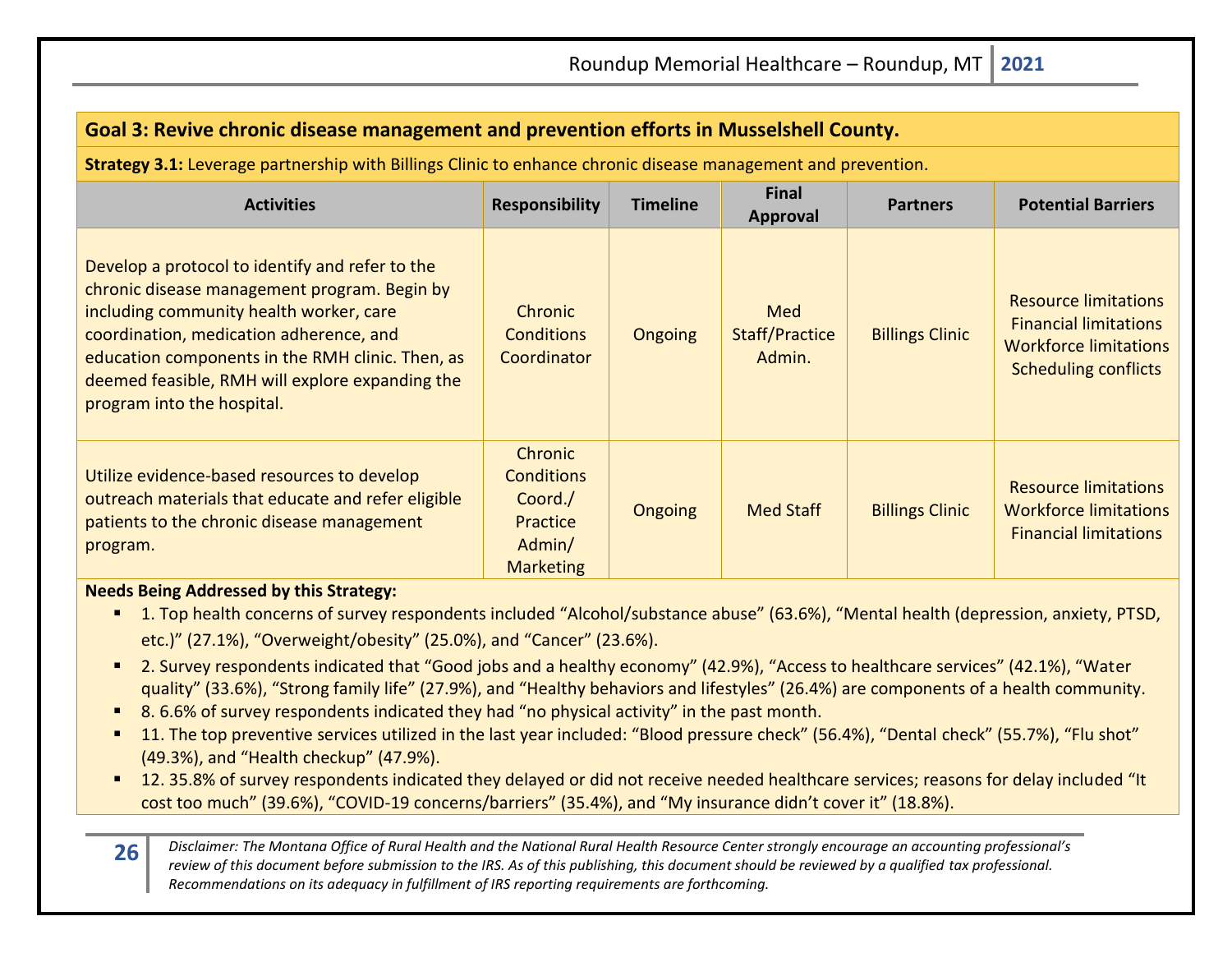■ 15. Due to the COVID-19 pandemic, 23.4% of respondents indicated their household had more difficulty than usual getting needed items, food, or services.

#### **Anticipated Impact(s) of these Activities:**

- Enhanced awareness and utilization of RMH chronic disease management and prevention program.
- Reduce disease burden and improved health outcomes.
- Empower community to make healthful lifestyle choices.
- Service and resources development.
- Improve access to high quality, coordinated care.
- **Improved health outcomes on subsequent CHNA.**
- Increase access to chronic disease management and prevention resources.
- Enhance access to preventive education and screening.

#### **Plan to Evaluate Anticipated Impact(s) of these Activities:**

- **■** Track the development of referral protocol.
- **Track the feasibility of expanding screening and referral protocol in hospital.**
- **Track exploration of evidence-based resources to guide the development of outreach materials.**
- Track the development and dissemination of chronic disease management and prevention outreach materials
- **E** Track chronic disease management and prevention access outcomes on subsequent CHNA.

**Measure of Success:** RMH will observe a revitalized utilization of the chronic disease management and prevention efforts in Musselshell County.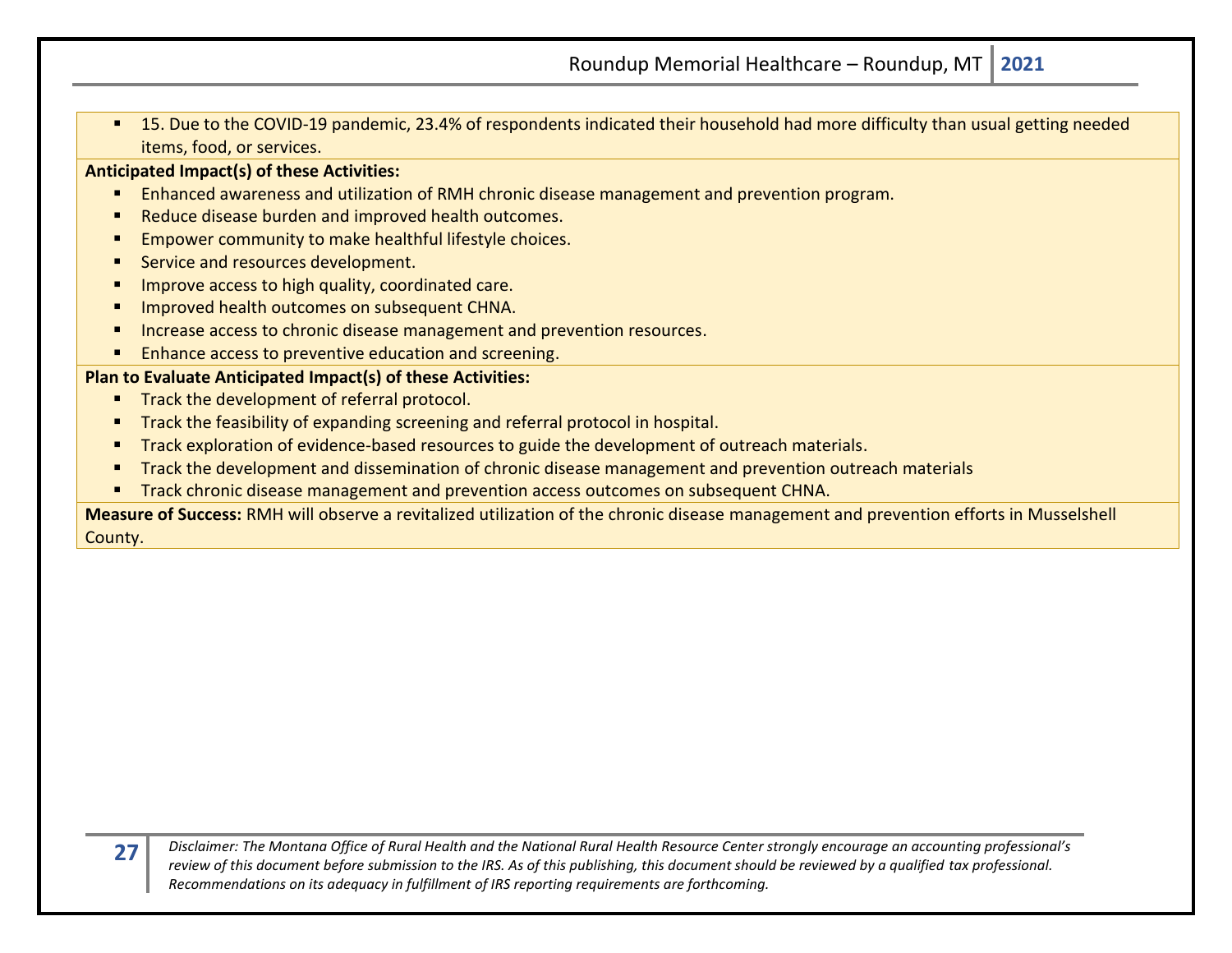| Goal 3: Revive chronic disease management and prevention efforts in Musselshell County.                                                                                                                                               |                                                                                    |                 |                          |                                                            |                                                                                                                            |  |  |
|---------------------------------------------------------------------------------------------------------------------------------------------------------------------------------------------------------------------------------------|------------------------------------------------------------------------------------|-----------------|--------------------------|------------------------------------------------------------|----------------------------------------------------------------------------------------------------------------------------|--|--|
| Strategy 3.2: Collaborate with community partners to alleviate barriers to healthy eating.                                                                                                                                            |                                                                                    |                 |                          |                                                            |                                                                                                                            |  |  |
| <b>Activities</b>                                                                                                                                                                                                                     | <b>Responsibility</b>                                                              | <b>Timeline</b> | <b>Final</b><br>Approval | <b>Partners</b>                                            | <b>Potential Barriers</b>                                                                                                  |  |  |
| Explore how best to partner with community<br>organizations in offering healthier food options as<br>well as within the hospital [RHI toolkits,<br>conversations with community partners (new<br>community market, food bank, etc.)]. | <b>Chronic</b><br><b>Conditions</b><br>Coord./<br>Dietician/<br><b>Dietary Mgr</b> | <b>Ongoing</b>  | <b>CEO</b>               | Community<br>Market/<br>Food Bank/<br><b>Senior Center</b> | <b>Resource limitations</b><br><b>Financial limitations</b><br><b>Workforce limitations</b><br><b>Scheduling conflicts</b> |  |  |
| Explore opportunities for disseminating healthy<br>eating and nutrition education at local events such<br>as the community market.                                                                                                    | Chronic<br><b>Conditions</b><br>Coord./<br>Dietician/<br><b>Marketing</b>          | Ongoing         | <b>CEO</b>               | Local events/<br><b>Planning</b><br><b>committees</b>      | <b>Resource limitations</b><br><b>Financial limitations</b><br><b>Workforce limitations</b><br><b>Scheduling conflicts</b> |  |  |

#### **Needs Being Addressed by this Strategy:**

- 1. Top health concerns of survey respondents included "Alcohol/substance abuse" (63.6%), "Mental health (depression, anxiety, PTSD, etc.)" (27.1%), "Overweight/obesity" (25.0%), and "Cancer" (23.6%).
- 2. Survey respondents indicated that "Good jobs and a healthy economy" (42.9%), "Access to healthcare services" (42.1%), "Water quality" (33.6%), "Strong family life" (27.9%), and "Healthy behaviors and lifestyles" (26.4%) are components of a health community.
- 5. Top suggestions to improve the community's access to health care included "More primary care providers (DO/MD)" (48.6%), "More information about available services" (34.3%), and "Health costs financial assistance" (30.0%).
- 6. Key informant interview participants expressed concern for the affordability of produce and lack of nutrition education and resources.
- 7. Survey respondents indicated an interest in the following classes or programs: "Fitness" (40.0%), "Health and wellness" (29.3%), and "Weight loss" (28.6%).
- 9. Key informant interview participants desire more advertising and awareness of local resources and services.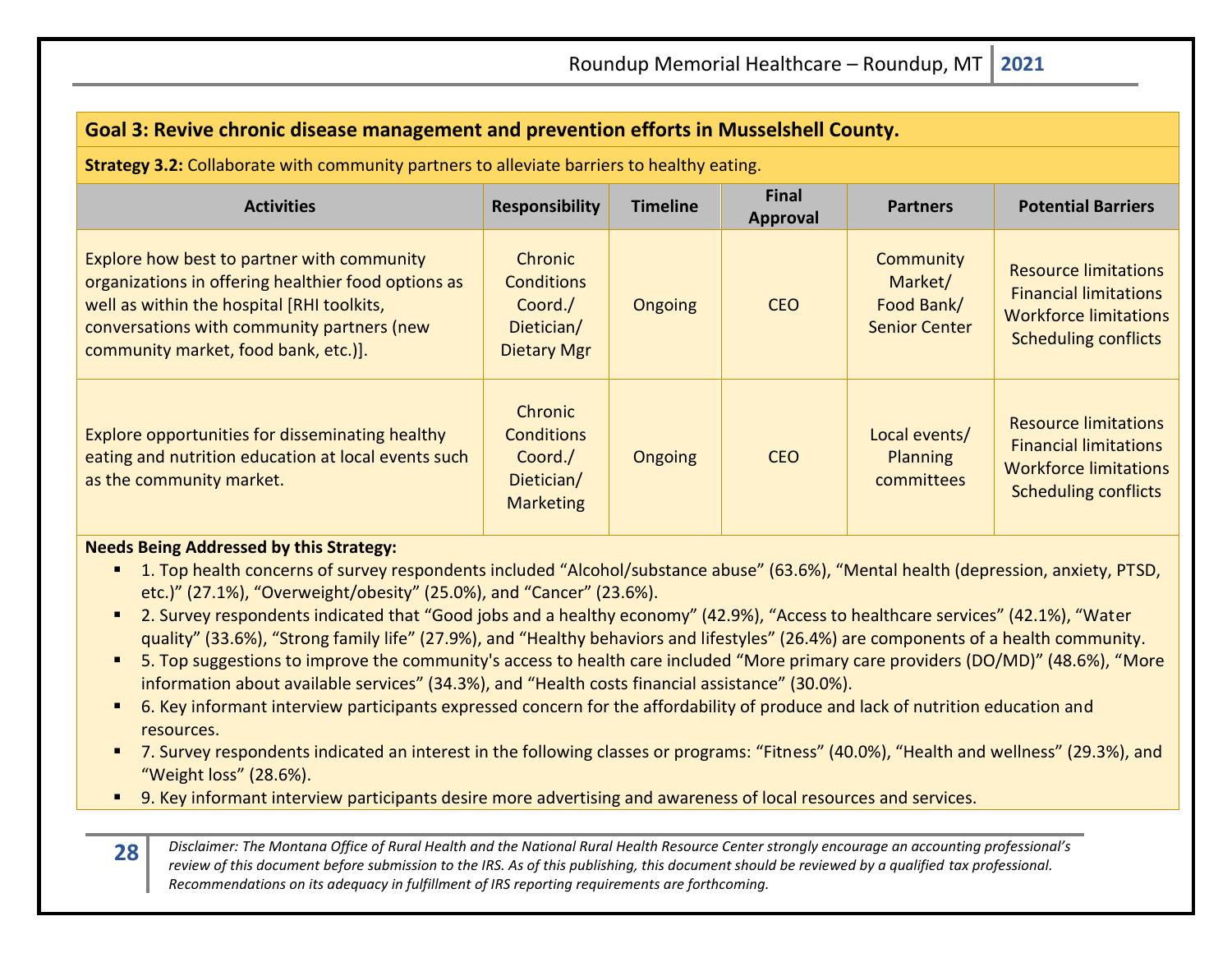■ 15. Due to the COVID-19 pandemic, 23.4% of respondents indicated their household had more difficulty than usual getting needed items, food, or services.

**Anticipated Impact(s) of these Activities:**

- Increase access to healthier food options in Musselshell County.
- **E** Strengthen community partnerships.
- Build community capacity.
- Service and resources development
- Increased adoption of healthful behaviors among community members.

#### **Plan to Evaluate Anticipated Impact(s) of these Activities:**

- **Track development of partnerships with community organizations to improve access to healthier food options.**
- **■** Track dissemination of healthy eating and nutrition education opportunities.
- Track engagement with healthy eating and nutrition education.

**Measure of Success:** RMH will support opportunities that alleviate barriers to healthy eating in Musselshell County.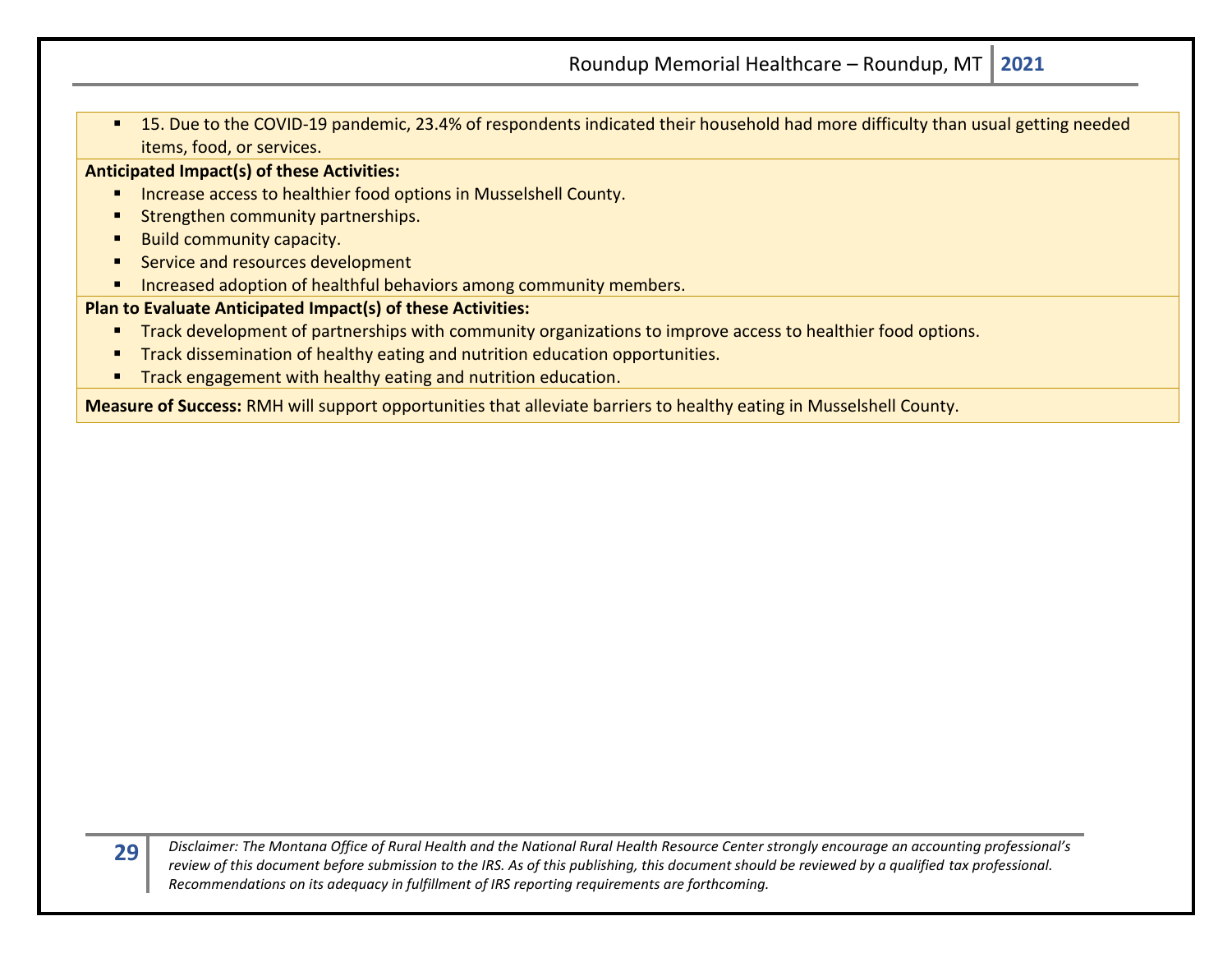<span id="page-29-0"></span>Roundup Memorial Healthcare – Roundup, MT **2021 Needs Not Addressed and Justification Identified health needs unable to address by RMH Rationale**<br>by RMH 1. 8.0% of children (age <18) in Musselshell County are uninsured compared to 6.0% for Montana. • Roundup Memorial Healthcare provides financial assistance and a sliding scale fee in the clinic as ways to assist in offsetting the cost of healthcare. We try to provide information as often as possible, via brochures, visible signage in our waiting rooms, and in our business office, with information on mechanisms to access health insurance coverage. Partner with WIC and Well Child to offer more services. 2. 17.3% of children (age <18) in Musselshell County are in poverty compared to 15.8% for Montana. • Poverty is outside of the scope for Roundup Memorial Health and the ability of our facility to address. We make every attempt to assist our community and service area through financial assistance and a sliding fee scale, as well as carefully considering our costs of services in relation to ability to pay. 3. 33.6% of survey respondents stated identified "Water quality" as an important component of a healthy community. Moreover, key informant interview participants also raised concerns about the local water quality. • RMH supports the efforts of the Central Montana Regional Water Association Project. The hospital has provided a letter of support in the Association's efforts to gain more funding for the project. 4. 17.1% of respondents desire "mammography" and 11.4% desire "OB/GYN" services locally. Key informant interviews corroborated these desires, particularly around childbirth and preventive care. • Mammography is offered via a mobile service through SLC Health, but due to the high cost of equipment, RMH cannot currently provide this as a service internally. For continuity of care, obstetrics is best practice to maintain care through to childbirth at the tertiary hospitals. RMH does offer preventative care for gynecology.